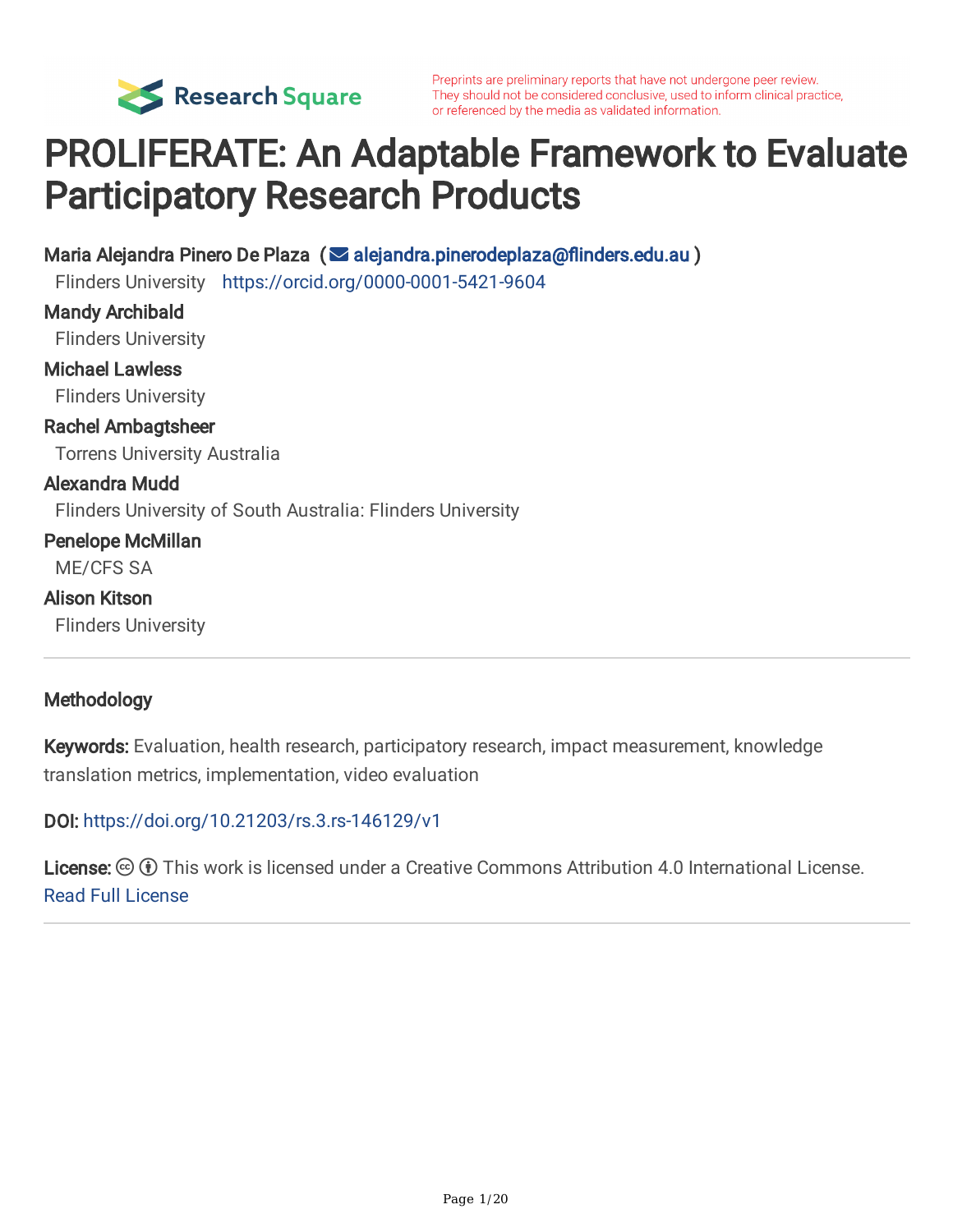# Abstract

#### Background

Participatory research (PR) – the practice of involving stakeholders in research processes – is growing in prominence in health research because it can enhance the impact of research and the translation of research-based knowledge. Yet, the literature indicates that the products of PR studies are rarely evaluated empirically to track, demonstrate, and expand their claimed effectiveness and impact. This lack of measurement tools and frameworks can limit the effectiveness of knowledge translation (KT).

#### **Methods**

We introduce a framework for evaluating the products of PR called PROLIFERATE. We use an inductive combination of formative and summative evaluation methods to pilot test the framework on a Frailty PR communication product (a video) to determine the methods' functionality.

#### Results

PROLIFERATE demonstrates adeptness for evaluating barriers and enablers of PR product uptake, effectiveness, and impact. It can identify ways to address barriers by assessing knowledge user perspectives on the comprehensibility of the product, emotional resonance, motivation to change, and future accessibility.

#### **Conclusions**

PROLIFERATE can enable longitudinal and cross-sectional measurement of PR products in implementation and integrated KT efforts. It can evaluate and track the effectiveness and impact of different types of PR products in a situational responsive manner which compares users, platforms, and other factors in a replicable way.

### Contributions To The Literature

- PROLIFERATE introduces a replicable way to obtain and analyze data about the effectiveness and impact of PR products.
- The method facilitates a standardized evaluation of various types of PR products.
- PROLIFERATE can inform the delivery of KT and implementation strategies targeted to different stakeholder's needs across time, processes, and situations
- The future automatization of this method can accelerate the understanding/comparison of how different PR products are exerting impact, and why (or why not)?

### **Background**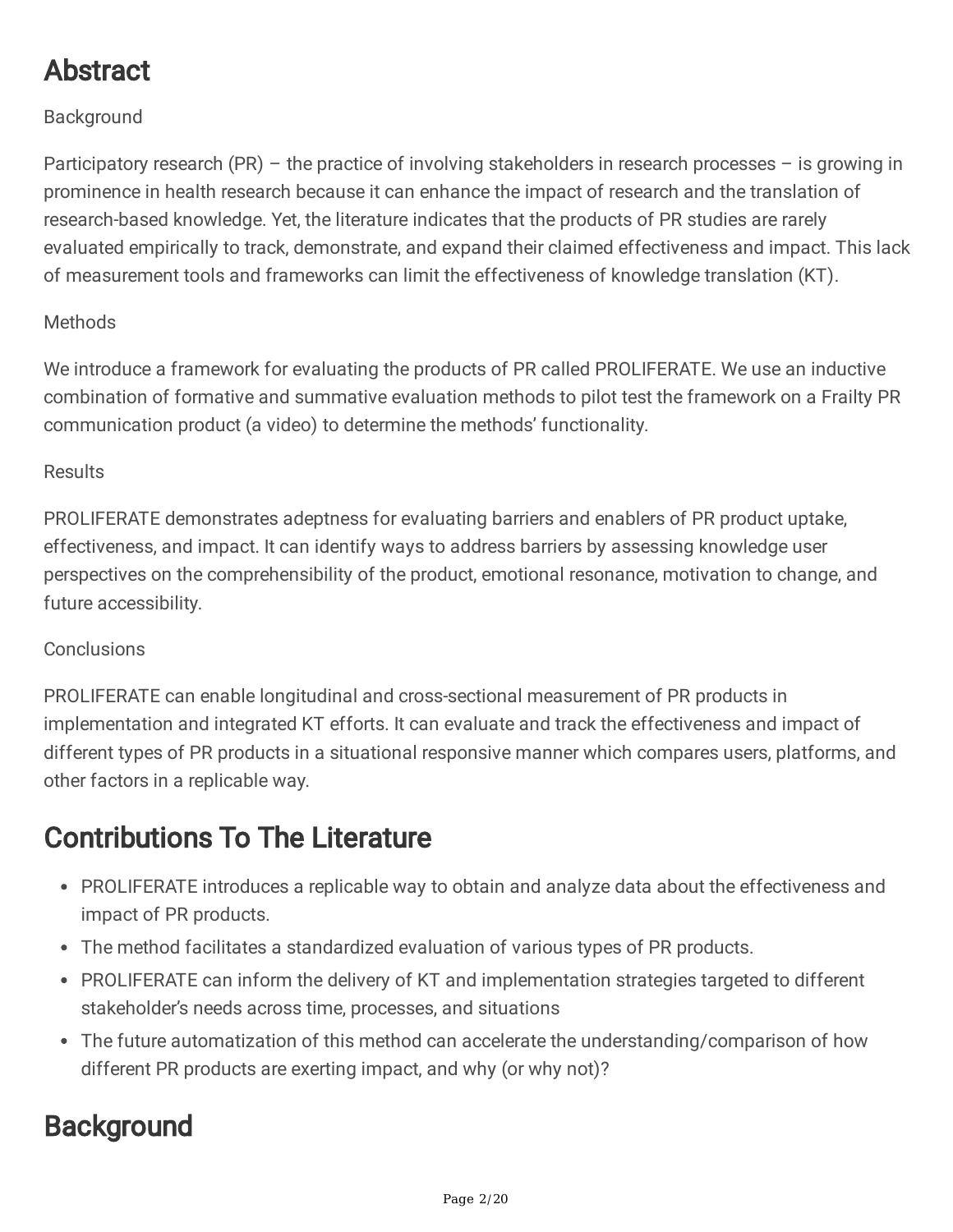Knowledge translation (KT) research investigates the complex factors that define whether and how research-based knowledge finds its way into better healthcare, policy, and practice [1, 2]. KT research frequently entails participatory research (PR) approaches, which involves establishing co-creating relationships between researchers and knowledge users (i.e., those who influence, administer, and/or make use of healthcare systems) [3,4]. PR is defined as:

"An umbrella term to include all partnered research, including community-based participatory research (CBPR), action research, participatory action research, participatory evaluation, community engagement and patient engagement" [5, p. 2].

Successful PR requires establishing connections across multiple sectors, including community, government, and education, to better create and implement products and tools generated using KT approaches [1]. PR products, developed for and with healthcare providers, decision-makers, industry, and patients, include policy briefs, clinical practice guidelines, education and awareness strategies (e.g. promotion campaigns and video communication), and technologies, such as digitized decision support systems and mHealth/eHealth applications [1,6]. While there are many sources of guidance on the development of PR and KT and implementation strategies [7, 8], there are comparatively fewer on assessing their impacts [7, 9, 10].

The effectiveness and impact of PR products are rarely tested, empirically investigated, or systematically evaluated [7, 9, 10]. Evaluating how a PR product influences its users considering different mechanisms of such interaction, and identifying ways to reduce any barrier that may be interfering with the product' intended influence (co-designed objectives), are necessary steps to understand and enhance the effect of PR products [6, 7, 8, 9, 10]. This type of impact and effectiveness assessment could help to ascertain ways in which PR methods are positively influencing health-related outcomes [7]. This lack of empirical evaluation procedures represents a gap between research and practice, which is constantly manifested in calls for evaluation frameworks and impact metrics connected to PR [1, 2, 3, 4, 5, 6, 7, 8, 9, 10, 11, 12]. Thus, bridging this gap through the evaluation of PR products is necessary because billions of dollars are lost yearly in health research that fails to create a significant impact [7].

#### Design requirements for generating an inductive evaluation framework of PR products

Evaluations of PR have been criticized for focusing on the short-term effects of their products and mainly using qualitative studies and results; their findings are rarely generalizable or transferable because they concentrate on small samples or highly specialized topics [7]. Therefore, to address these gaps, frameworks for conducting cross-sectional and longitudinal evaluations of PR products should adhere to the design standards for public health evaluations [7, 13, 14, 15].

The standards for public health evaluations are utility, feasibility, propriety, and accuracy [7, 13, 14, 15]. Utility refers to the purpose of the product and how users will benefit from it [7, 13]. Feasibility refers to how measurable is the product within each stage of its development/use and its practicality [7, 13]. Propriety focuses on examining user experience by asking questions about the intended and unintended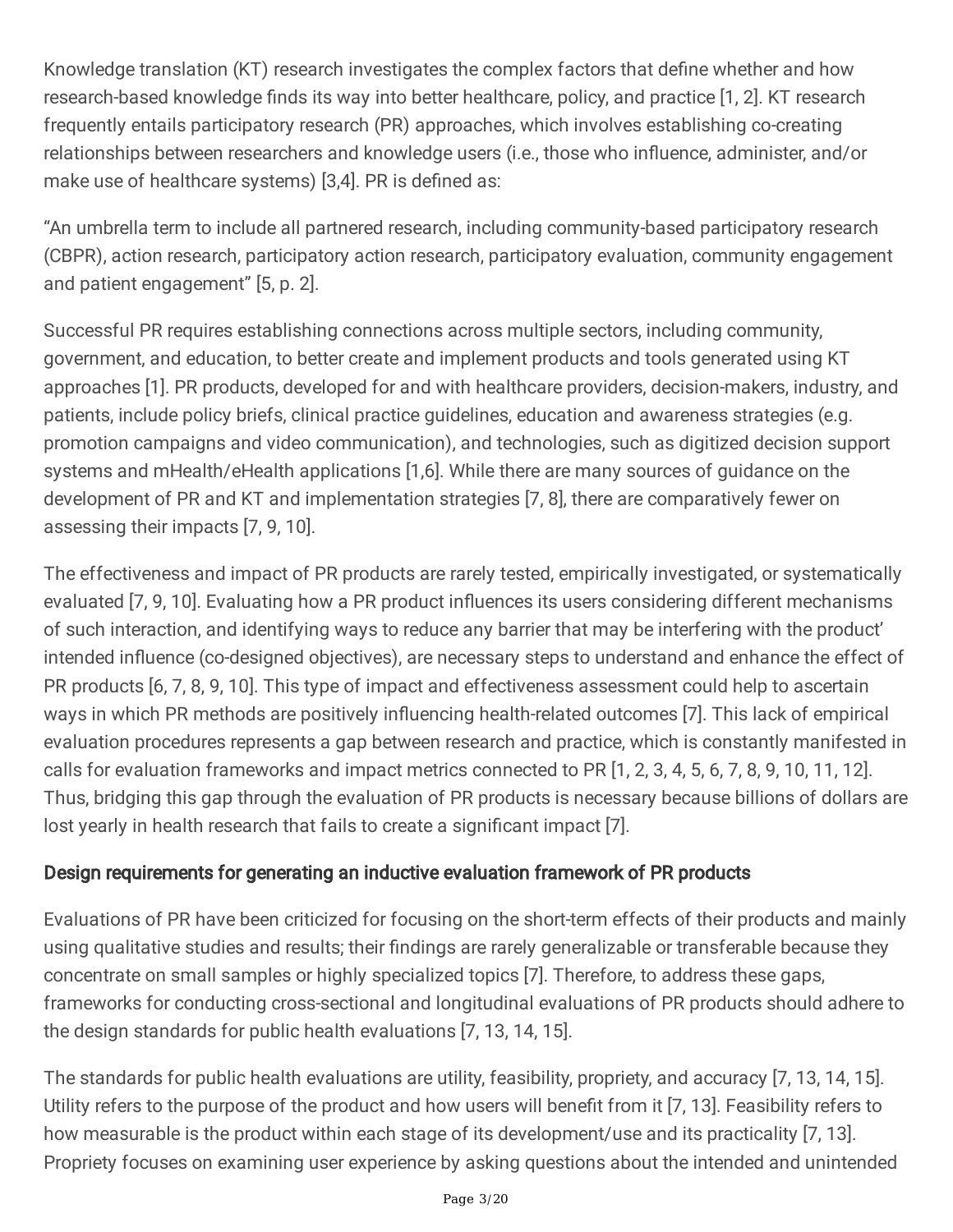consequences of the product [13]. Accuracy relates to the success or failure of the product and its design while detecting and tracking such characteristics in a replicable manner across different populations, topics, and sectors [13, 12, 1]. Addressing these standards for generating an inductive evaluation of PR products requires a mixture of formative and summative evaluation methods [16].

Formative evaluation involves assessing process, experiential, or narrative aspects associated with the performance of the product [16]. These assessments are typically conducted using qualitative research methods (e.g., interviews) [16]. The summative evaluation considers the short-term to long-term effectiveness and impact of the product, primarily using quantitative measures [16]. A mixture of formative and summative evaluations embedded within frameworks designed to support productive partnerships to enact change and quality improvements while involving the community [17] may help to meet the utility and feasibility standards for the evaluation of PR products.

The Learning, Evaluation and Planning (LEAP) framework facilitates the mixture of formative and summative evaluations [17]. LEAP describes an iterative procedure for co-creating resources and service responses through participatory learning, evaluation, and planning [17]. The framework enables an assessment of needs, planning, implementation, empowerment, and review of actions, focusing on responding collaboratively to framing questions [17]. These questions could be used to guide the process of merging different evaluation tools to measure and track the impact of PR products.

Additionally, utility, feasibility and propriety standards can be met and tracked using a Body Mapping technique [14], which is an adaptable research tool that can capture baseline data, changes, and longitudinal feedback about a product or service from various types of knowledge users, including people with limited literacy or/and language difficulties [14]. Body Maps typically depict a simplified figure of a human body with open-ended questions about the value, acceptance, utility, and comprehension of the product [14].

The combination of LEAP and Body Mapping can collect the perspective of knowledge users to assess the impact of PR products as well as identify their unintended consequences across time by conducting multiple measurements of the same product's effectiveness longitudinally [13, 14]. Regarding the accuracy and propriety standards, the Net Promoter Score (NPS) [18], a metric tool from business research, can be used to evaluate products or services across large samples from a consumer-centric perspective [19, 20]. The NPS calculates the number of respondents expressing positive views about a product or service ("Promoters"), minus those with negative views ("Detractors") while disregarding, within its score calculation, all neutral responses ("Passive") [19].

Each of the mentioned techniques and metrics seems to bring an inductive but relevant strategy to respond to current evaluation gaps in the measurement of PR products' effectiveness and impact. Combining and reconfiguring them to create and test an operationalizable and replicable evaluation framework is therefore a necessary and an important contribution to improve health research implementation (knowledge and practice). Consequently, we are examining our inductive approach by co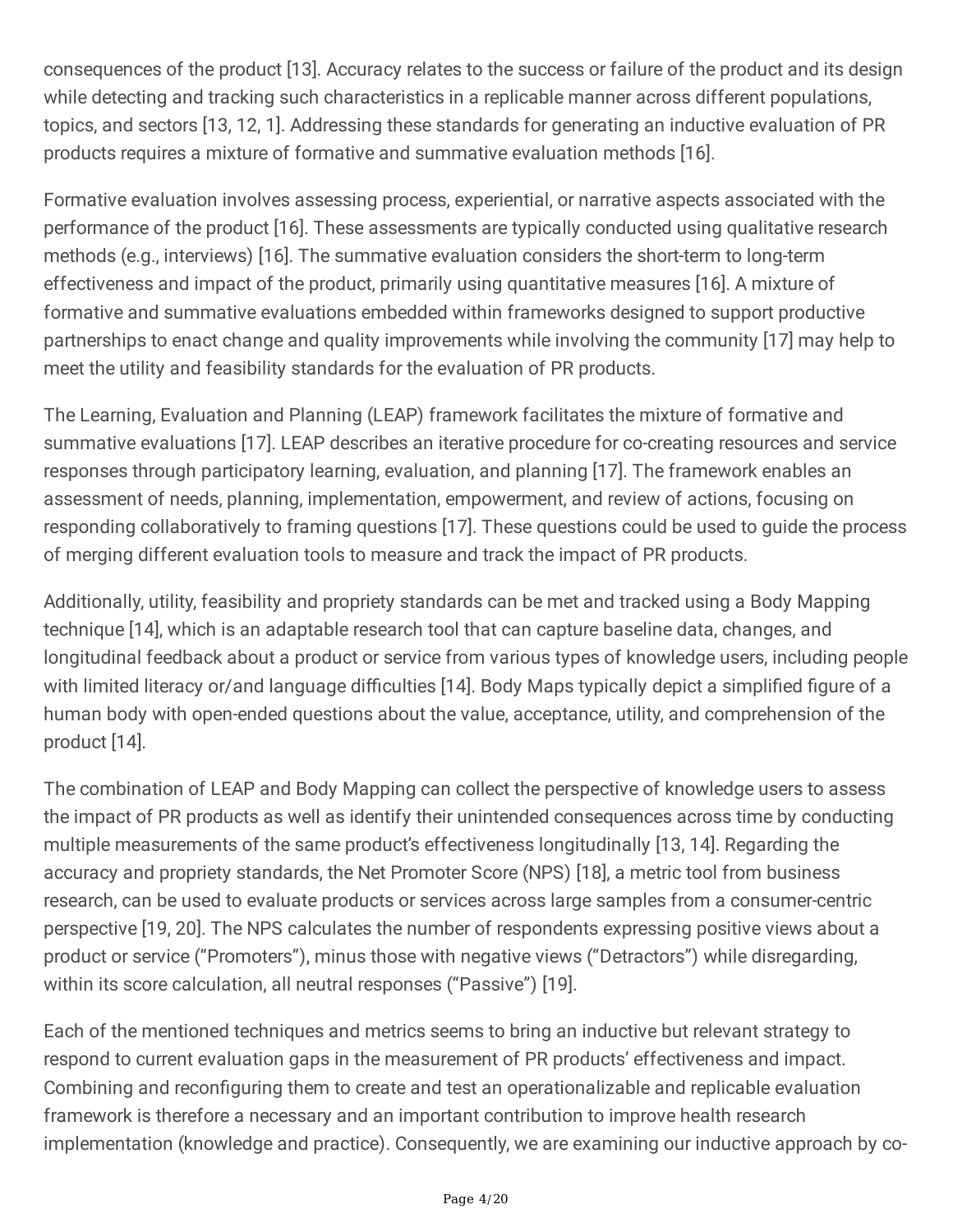developing, reconfiguring, redefining, and explaining such a procedure as an evaluation methodology, which is introduced and tested in this manuscript.

# **Methods**

PROLIFERATE refers to our adaPtable fRamework tO evaLuate dIFfErent pRoducts of pArTicipatory rEsearch. It integrates our inductive approach by combining two evaluation aspects: A 'course of action', designed for the flexible co-detection of indicators of product effectiveness [17] and the 'evaluation focus', which brings a flexible set of questions that helps to measure and tracks the performance and potential uptake of any PR products and its parts [13, 14, 18, 19, 20] (as per Figure 1).

We drew upon the mathematical model of communication or sender-message-receiver model (SMR) [21] to provide the theoretical foundation of PROLIFERATE. The combination of this structure with our inductive approach helps to conceptualize, interpret, analyze and summarize (as per table 5) possible benefits, barriers, and potential limitations of the product while considering the non-linear, and interactive processes behind potential knowledge user' uptake and/or perception of the PR product [1, 23, 24].

SMR identifies how different mechanisms mutually interact and influence each other recognizing the noise or barriers to their effective interaction (e.g. PR product intended impact vs knowledge-user perception of it) [22]. In doing so, it helps to detect how barriers might be addressed to optimize such impact, see Table 1.

Table 1. The theoretical basis of PROLIFERATE drawing from SMR model.

# EVALUATION COURSE OF ACTION

### Step 1. Identifying outcome indicators.

The step is modelled on a case-by-case basis and encourages reflection on the objectives and needs that generate and drive the evaluation. The evaluation course of action is identified (including knowledgeusers as co-evaluators) when responding collectively to only five of the seven questions of the LEAP framework [17], as exemplified in Table 3.

### Step 2. Collecting new evidence about the product.

This step connects to the **EVALUATION FOCUS** through a 'co-adapted' version of the Body Map tool [14, 23]. In this context, 'co-adapting' means adapting these evaluation questions to the product and its endusers or knowledge users:

Q1: Do knowledge users comprehend the PR product or its functionality (e.g., the function or utilization of a policy, a message, an app, or communicational piece)?

Q2: Does the product evoke an emotional response or resonate with knowledge users?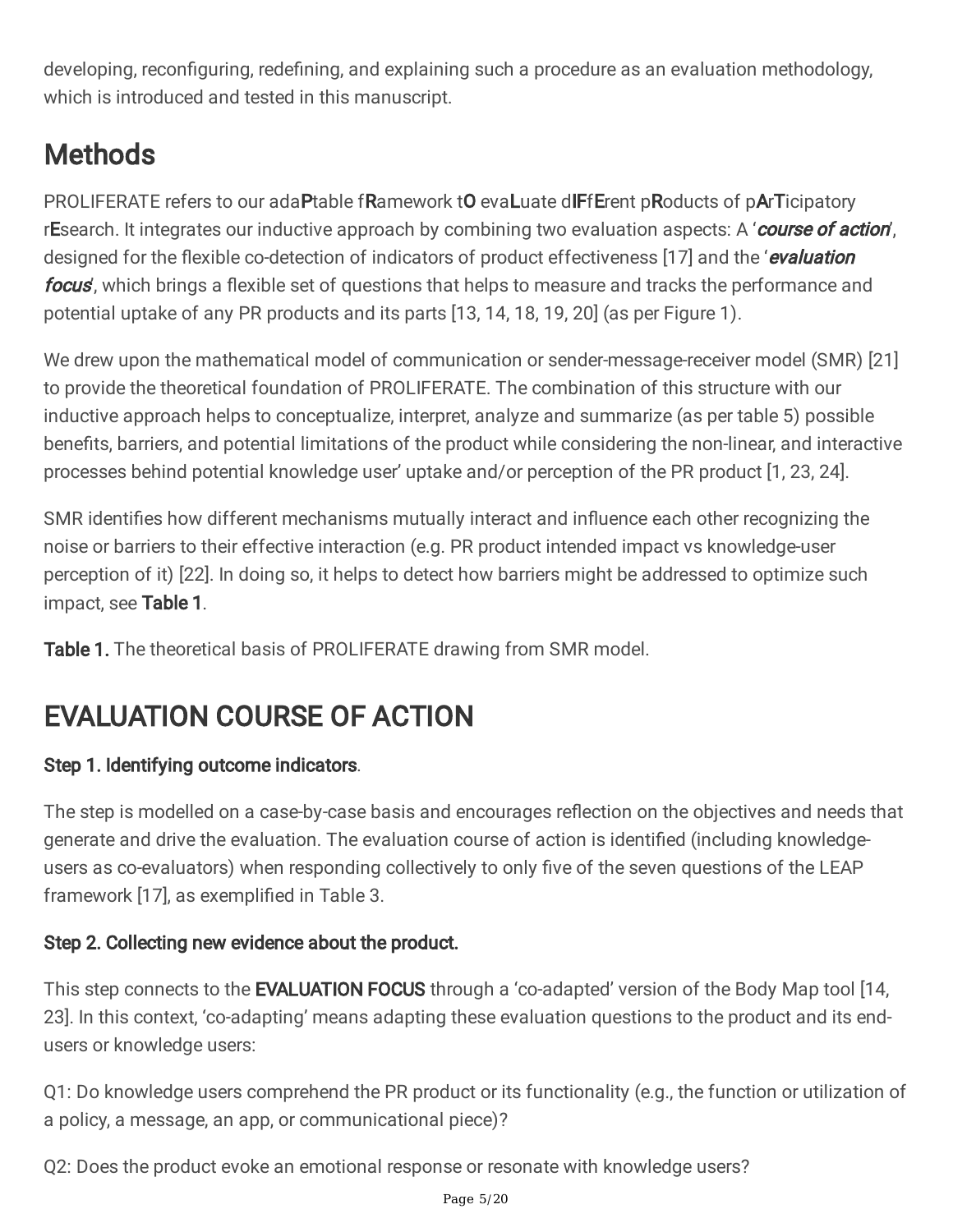Q3: What barriers or noise interferes within the uptake of the product?

Q4: Is the product capable of motivating its planned effects (e.g., responses or intentions towards an individual behavior, education, communication, or system-level change)?

Q5: What are the potential avenues for future product optimization, promotion, usage, commercialization, or dissemination?

#### Step 3. Assessing value and meaning and benchmarking effectiveness.

This step involves a qualitative and quantitative assessment of the perceived utility, feasibility, propriety, and accuracy aspects of the PR product. It incorporates socio-demographic, institutional, historical, and other complex factors influencing the PR product perception [23, 24] (see Figure 1).

#### 3.1 Assessing value and meaning

Evaluators collate responses for content analysis considering socio-demographics [25] and a preliminary coding structure is created. This initial coding is iteratively revised to ensure the accuracy of the response categories (i.e., treating participant groups as units of analysis). To help identify patterns, within- and between-group differences and similarities [25], numerical tabulations are calculated. Themes categories are then described, and rigor is promoted using an audit trail and in-person and virtual data analysis meetings in which findings were cross-examined and verified.

#### 3.2 Benchmarking effectiveness

Evaluators quantify positives, negatives, and neutral values considering NPS' basic principles [18]. For Q1, Q2, Q4 the coding requires [2 points] for positive responses (e.g., Q1 response: "I really understand this product") and [1 point] for negative responses (e.g., "I don't understand this product"); and [0 points] for neutral responses (e.g., blank or unclassifiable responses).

For Q3 (noise) the coding requires [0 points] for neutral/positives responses (e.g., "I like everything about this product") and [1 point] for negative responses.

A Total Product Impact calculation involves interpreting all findings and analyzing Q5 as positive [1 point] or [0 points] negative. This Total Product Impact calculation helps to identify the barriers (noise) within each component of the product (perceived internal noise, using negatives from Q1, Q2 and Q4) and any other external noise  $(Q3)$  about the whole product 'decodification', see Table 2:

#### Table 2. PROLIFERATE formulas

The function of PROLIFERATE formulas can be appreciated in Figure 1, which describes the evaluation framework and its cycle.

#### Pilot testing PROLIFERATE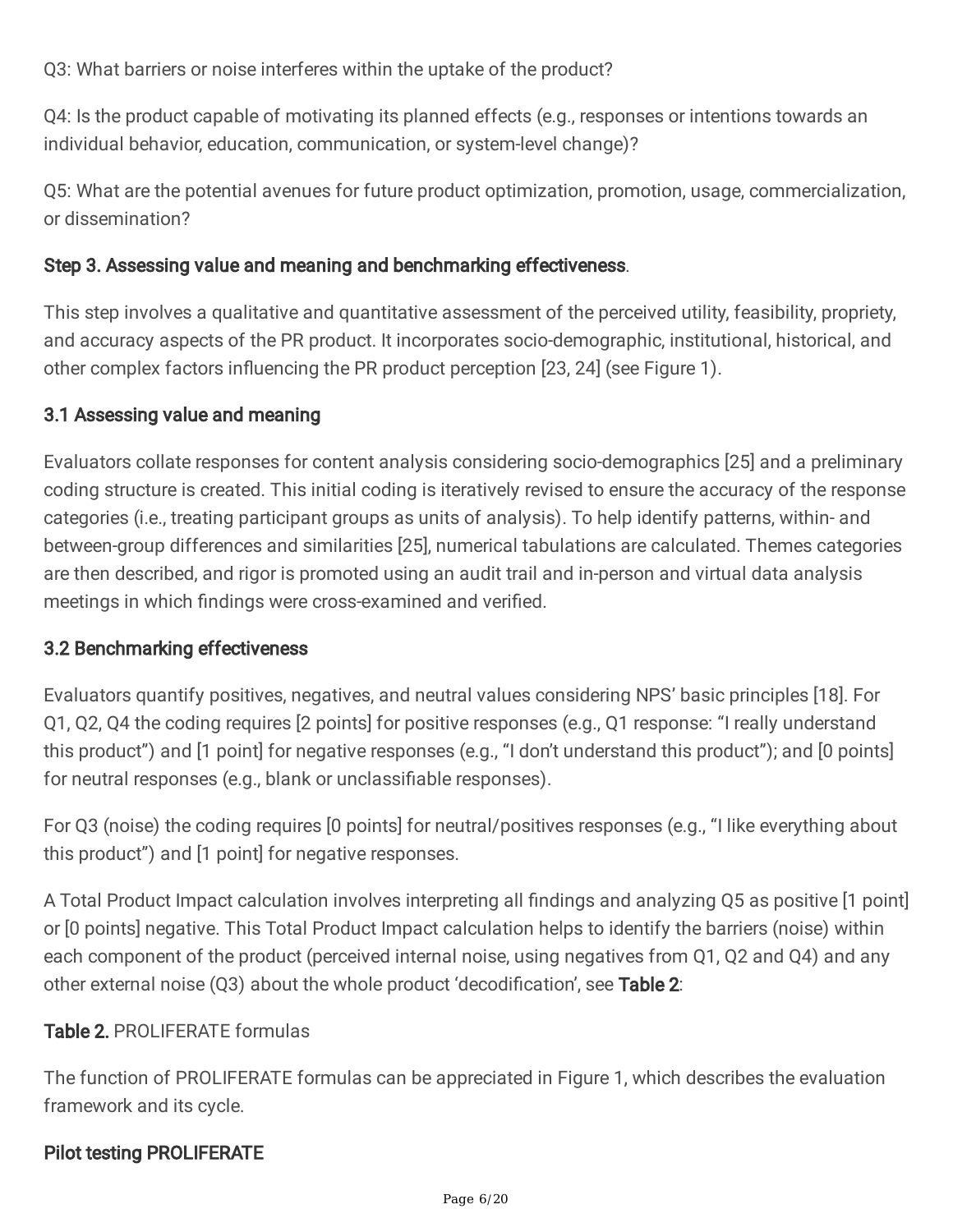We pilot tested PROLIFERATE on a 2 minute 51 second animated video, co-developed in Australia by the National Health and Medical Research Council (NHMRC) funded Centre of Research Excellence in Frailty Research and Healthy Ageing, see Figure 2. This information is expanded next in Table 3 by applying PROLIFERATE first step.

#### Step 1 of PROLIFERATE: Identifying outcome indicators.

Table 3. Outcome indicators responding to five LEAP questions.

#### Step 2 of PROLIFERATE: Collecting new evidence about the product.

This data collection was approved by the Social and Behavioral Research Ethics Committee of Flinders University (Project No. 8474). We used purposive and convenience sampling as per Table 4.

#### Table 4. Sampling

A researcher briefly introduced the video, before being projected on a large screen for the older sample and presented on a projector screen for the students (ML and RA, respectively). An information sheet was provided, and consent requested, as per Figure 3. Participants individually completed the body map questionnaire [14] which was co-adapted by our co-researchers: (PM)- a senior consumer, and (AM)- a nurse.

Age, gender, and postcode were captured by the body-map co-adaptation which presented a genderambiguous human figure and boxes placed symbolically as follows: Q1. Head: "This video made me think about …"; Q2. Chest: "From this video, I enjoyed this…"; Q3. Left hand (pointing to a waste bin): "Something from the video that didn't resonate with me was…"; Q4. Right hand (holding a bag): "Something to take away with me from this video..."; Q5. Beneath the figure: "This video is currently on YouTube, where else should it be available".

#### Step 3 of PROLIFERATE. Assessing value and meaning and benchmarking effectiveness

This step is explained and presented as the result section.

### **Results**

#### Assessing value and meaning for both study cohorts (PROLIFERATE Section 3.1)

Theme 1: The animation was perceived as clear and informative. Overall, most older adults (66%) stated that they enjoyed the frailty animation while all the nursing students (100%) had positive impressions. They enjoyed the clarity and comprehensibility of the video (28%). Seniors found the animation informative and relevant concerning frailty prevention strategies and their current or future situation physical abilities ("it made me more aware of my body"; Female, 81 years old).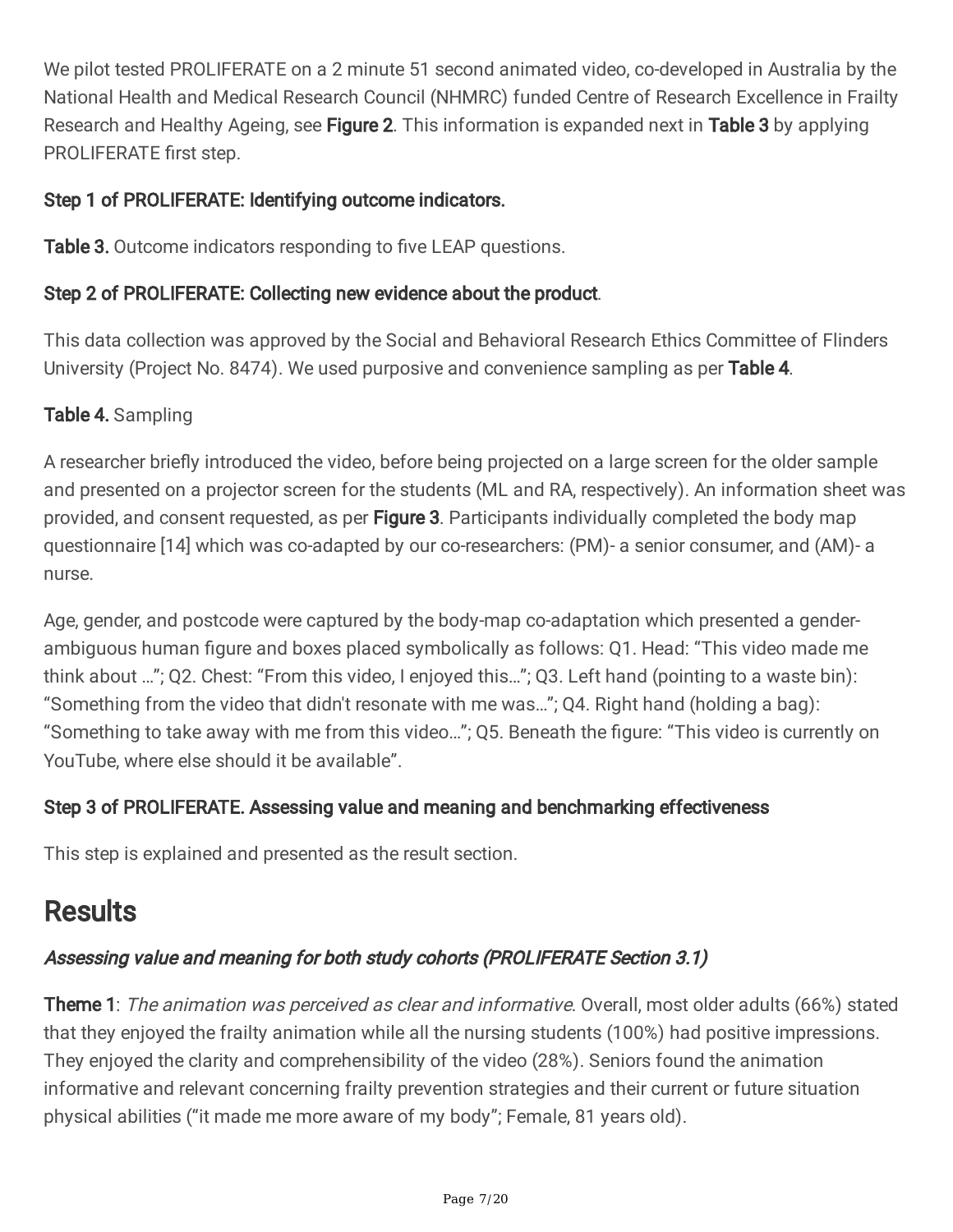Five older respondents (17%) identified the animated video style as a novel attribute that facilitated understanding of frailty (e.g., "[the video] defined the aspects of frailty pictorially, love the graphics  $$ could help hearing and or sight-impaired to understand simplistically" (Female, 69 years). Similarly, most students (55%) found the animation clear and informative (e.g., "I enjoyed learning the basic concept of frailty. The content was enough and easily understandable") (Female, 20 years). Several students (27%) described the video as clear and "simple to understand" (Female, 30 years) with 18% explicitly stating that they enjoyed it.

Theme 2: Aspects of the video that did not resonate with older people. Almost half (48%) of them identified at least one aspect of the video that did not resonate with them. In comparison, none of the nursing students identified any specific areas for improvement but noted that frailty also affects other age groups. Approximately one third (36%) of students described the video as relevant and useful (e.g., "everything discussed in the video was worth knowing about", Female, 35 years). Among older respondents, (31%) stated that the animation moved too quickly, particularly those with sensory impairments (e.g., "far too quick for older people, whom I assume are the ones it was produced for", Female, 73 years"). A minority of older respondents (7%) felt that the language was vague and questioned the accuracy of the information (7%).

**Theme 3**: The animation increased awareness about the importance of addressing frailty. All of the students (100%) and a majority of older adults (69%) stated that the animation prompted them to consider aspects of frailty, including specific strategies (e.g., diet, physical exercise) to prevent, delay, treat, and reverse frailty. One student reflected, "frailty is treatable if we recognize it in time and...take simple steps to reduce frailty" (Female, 24 years).

Over a third of the older adults (35%) mentioned that the video caused them to reflect on their circumstances and about a family member or friend (e.g., "[the video made me think about] all of the things that are really happening in my life", Female, 71 years) and ("…my own situation as my husband has recently spent time in [hospital] having a fall") (Female, 77 years). Similarly, 27% of students stated that the video made them think about their own and older adults' circumstances (e.g., "…my own health and my parents and ask them to use it", Male, 32 years). Additionally, students (18%) indicated that the animation caused them to reflect on negative aspects of frailty its misconceptions.

**Theme 4**: *The video has the potential to influence behavioral change intentions*. Many older people (66%) agreed that they would "take something home" from the animation; (31%) did not respond to this question. (91%) of the students identified a positive take-home message. Nearly half (45%) of the older adults identified prevention/management strategies, including general health behaviors (e.g., "do something about being healthy", Male, 66 years) and specific actions (e.g. "walking, muscle strengthening", Female, 69 years).

Most students (81%) identified the possibility of preventing frailty as a key take-home message, along with increased knowledge and awareness of frailty (64%). This included knowledge about "how frailty can be controlled and treated" (Female, 35 years). Some older respondents (17%) commented that they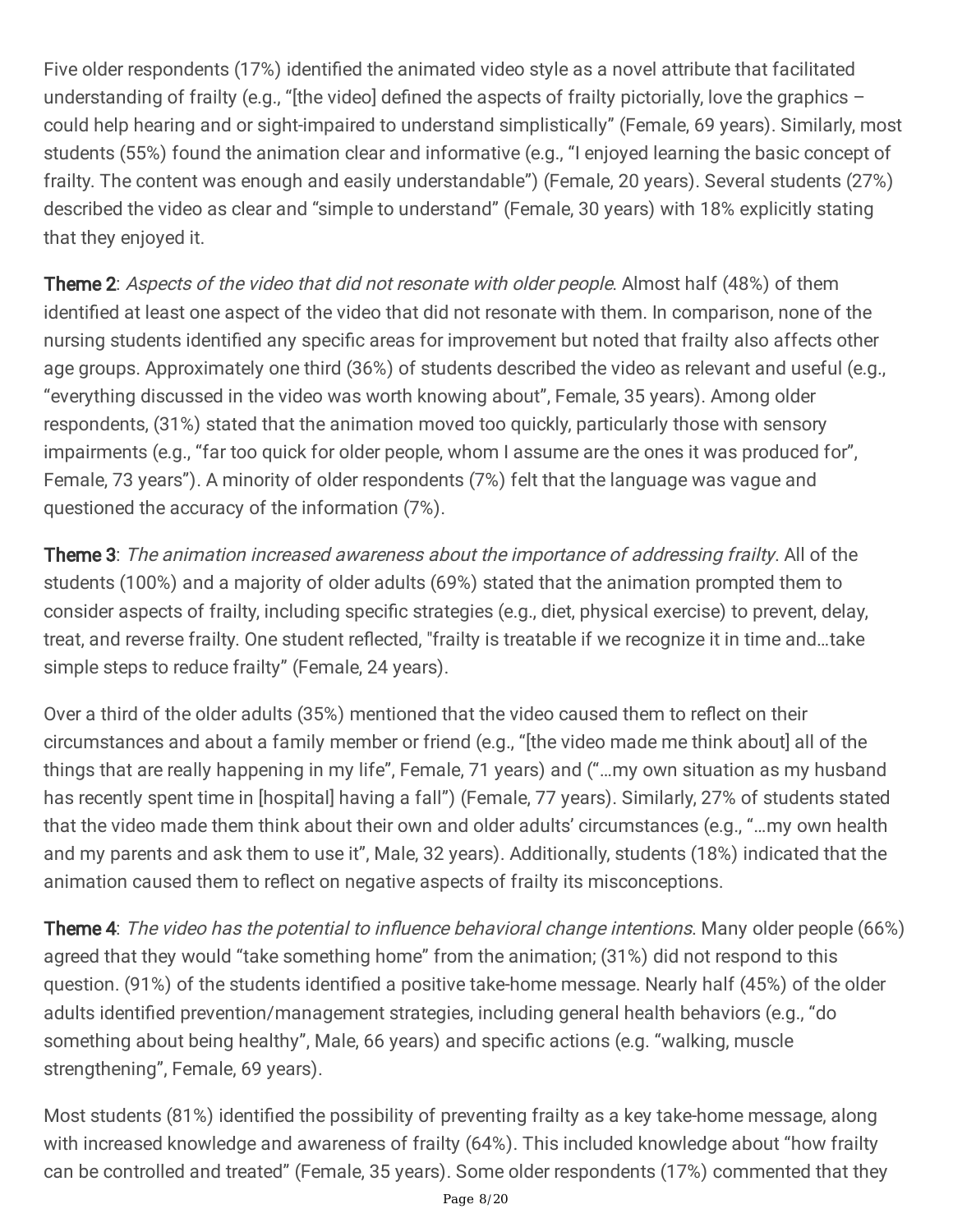have increased their understanding of their own health and circumstances or someone they cared for (e.g. "my own situation as I have had several falls", Female 85 years).

**Theme 5**: *Various opportunities exist to promote the video and its messages*: (41%) of older adults and all students see future avenues for dissemination and promotion of the video. Of the older respondents who provided a recommendation, (24%) suggested screening the animation in a community setting, such as seniors' clubs (Male, 85 years), lifestyle villages (Male, 77 years), and retirement villages (Female, 77 years). For example, one participant commented, "many older people do not have access to Internet or only know basic things (…) so perhaps having it shown by community speakers, through councils' programs" (Female, 68 years). Other suggestions among older people were screening the video in a healthcare setting (e.g., waiting rooms in general practice surgeries, dentists, and outpatient clinics; 10%), print and broadcast media, such as television (7%), and online media, such as healthcare and/or community organization websites (7%).

Many students (73%) suggested online media, including e-libraries and e-books, social media, government and university websites, and virtual learning platforms such as Blackboard as channels to share the video. They also suggested screening the animation in healthcare settings (36%), such as hospitals and "different local and rural health centers" (Male, 22 years) and aged care facilities. Other dissemination methods suggested by students included traditional media (e.g., national television, newspapers; 18%), screening in the community (e.g., public libraries, churches; Male, 22 years), and distributing the animation to relevant organizations (18%).

#### Benchmarking effectiveness (PROLIFERATE Section 3.2)

#### Quantifying product effectiveness for Cohort 1, as per Table 5

#### **Table 5.** Benchmarking cohort 1

The PR product met the benchmarking criteria [(>0)] for Cohort 1 by receiving several ratings above zero in all its components. The highest performing aspect was emotional resonance (7 points). This was followed by comprehension and motivation to behavioral change (5 points).

#### Quantifying product effectiveness for Cohort 2, as per Table 6

#### Table 6. Benchmarking cohort 2

The benchmarking criteria were met in all the aspect of the PR product. The highest-rated aspects were comprehension and emotional resonance (19 points each, respectively), followed by the motivation to behavioral change (17 points). A summary of the total product impact considering the formative and summative evaluation is presented in Table 7.

Table 7. PROLIFERATE total product impact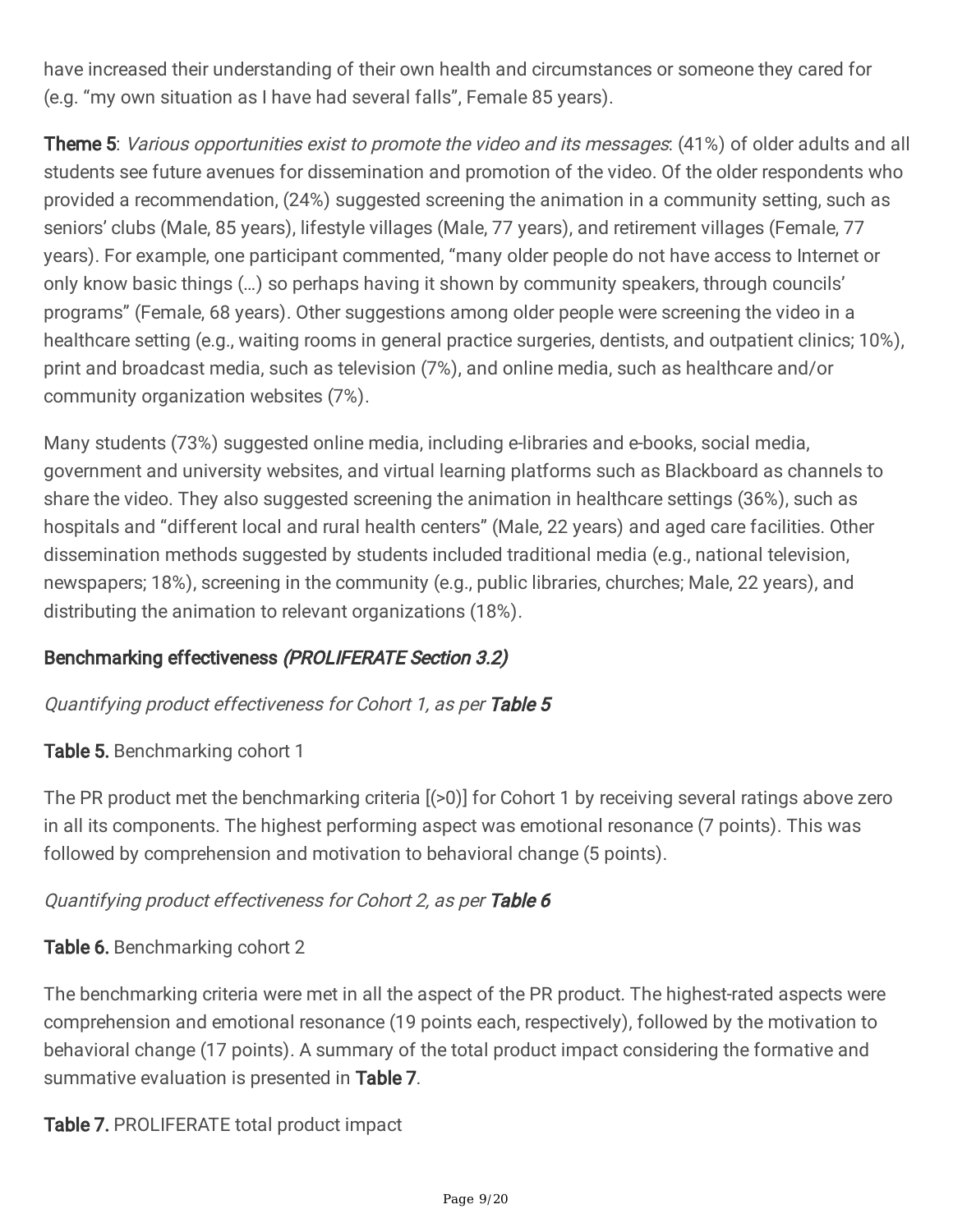# **Discussion**

PROLIFERATE appraised PR product' effectiveness and impact on two cohorts via a quick process which requires a short and simple data collection and analysis. The method can be employed to track product impact over time if multiple measurements are taken with the same or similar population. It can detect possible mechanisms behind product performance (how and why). Creating and testing PROLIFERATE required of an explicit focus on evaluating the effectiveness (enablers/barriers) of PR product impact, via an iterative and inductive participatory approach.

PROLIFERATE shows that the video achieved its intended impact as both audiences demonstrate excellent emotional resonance with the material (Q2), comprehended the messages (Q1), and indicated that were motivated to apply preventive strategies concerning frailty (Q4). The barriers concerning product uptake (Q3/Noise) were identified and did not affect product impact (Σ Benchmark-PRO). Insights (from Q3 and Q5) can inform technical and semantic optimization strategies to cement knowledge and increase message reach (e.g. 'semantic barriers' observed in nursing students possibly explained by the influence of institutional and socio-cultural differences [32, 33, 34] demonstrate the acuity of the approach).

Limitations: The framework was not informed by a systematic review or a targeted literature search to identify/compare equivalent frameworks, and our team did not seek other experts input for its design. Therefore, it may not have captured all the dimensions relevant evaluating different types of PR products. To compensate for these limitations, we empirically tested our inductive approach to provide evidence of its originality and demonstrate its adeptness. Future studies need to automatize PROLIFERATE to improve its multiphasic utilization considering large samples. Such automatization may present important challenges: (i) embedding PROLIFERATE into a technological tool, (ii) considering health status variables as mediators of uptake/impact, (iii) modelling impact (e.g. [35, 36, 37]).

### **Conclusion**

PROLIFERATE introduces a consistent, standardized, way to obtain and analyze data about PR products, facilitating a uniformed quantification of the product and its parts, and informing the delivery of targeted strategies across time, knowledge users, KT activities and PR sectors [1, 12, 7]. The method responds to the utility, feasibility, propriety, and accuracy demands concerning PR products evaluations.

### Abbreviations

PR: Participatory research

NPS: Net Promoter Score

PROLIFERATE: Adaptable framework to evaluate different products of participatory research.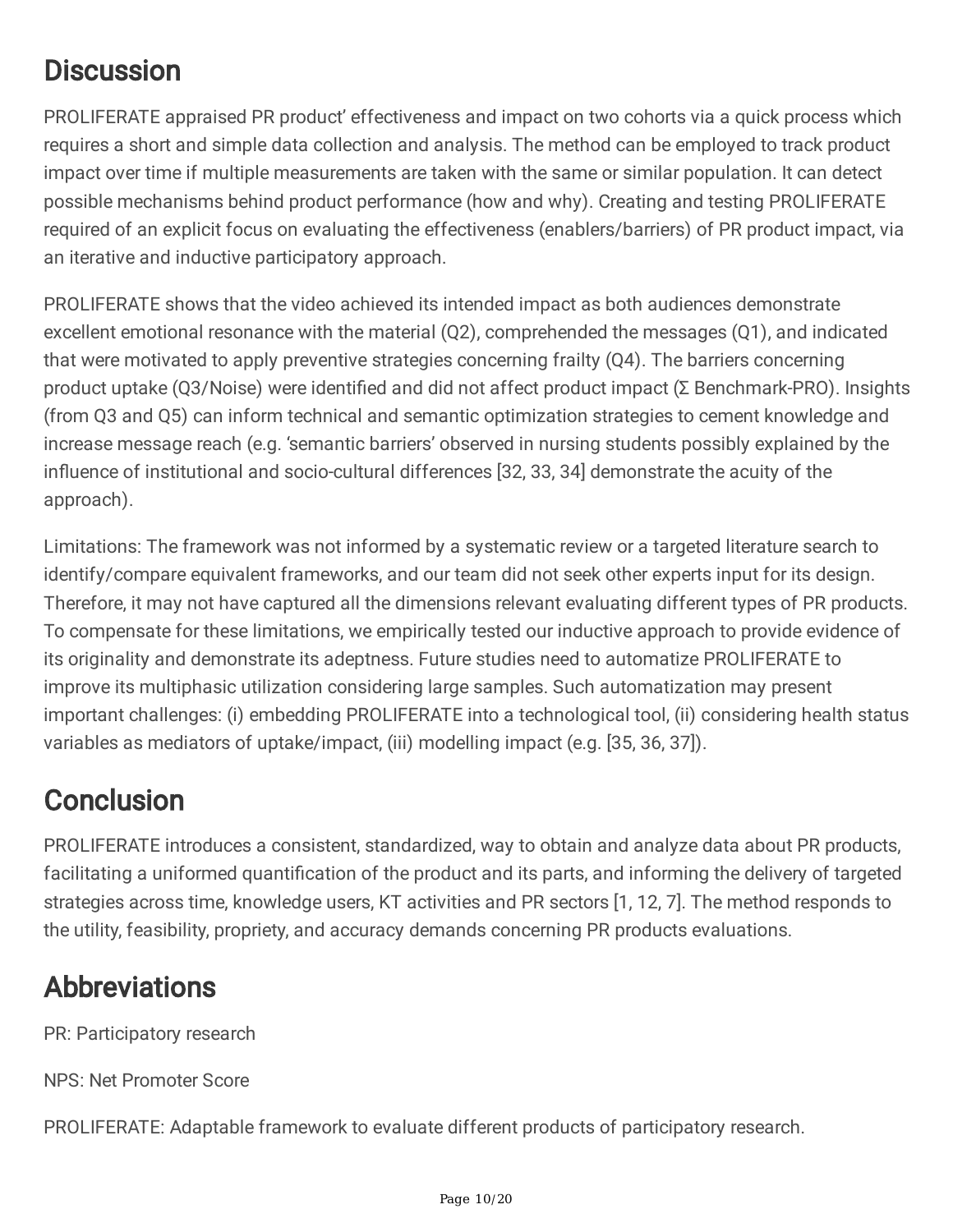KT: Knowledge Translation

CBPR: Community-based participatory research

### **Declarations**

#### Ethics approval and consent to participate

This data collection was approved by the Social and Behavioral Research Ethics Committee of Flinders University (Project No. 8474).

#### Consent for publication

Not applicable.

#### Availability of data and materials

The datasets used and/or analyzed during the current study are available

from the corresponding author on reasonable request.

#### Competing interests

The authors declare that they have no competing interests.

#### Funding

The leading author Dr Maria Alejandra Pinero de Plaza and four researchers of this project are funded through the National Health and Medical Research Council, Centre of Research Excellence (CRE) in Frailty Research to Achieve Healthy Ageing, (GNT 1102208). Adelaide, South Australia.

#### Authors' contributions

MAPP led the design and writing of PROLIFERATE and obtained ethical approval. MAPP, ML and RA collected the data. MAPP and ML conducted the data analysis. AK, MA, AM and PM contributed to this study design and made significant intellectual contributions. All authors were involved in writing and editing the manuscript. All authors approved the final manuscript before submission and the usage of video material and content from connected and preceding PR.

#### Acknowledgements

We are thankful for the support received from the Centre of Research Excellence (CRE) in Frailty Research to Achieve Healthy Ageing via Prof. Renuka Visvanathan, and the guidance of Prof. Alison Kitson and Dr Mandy Archibald.

#### Authors' information - ORCID iDs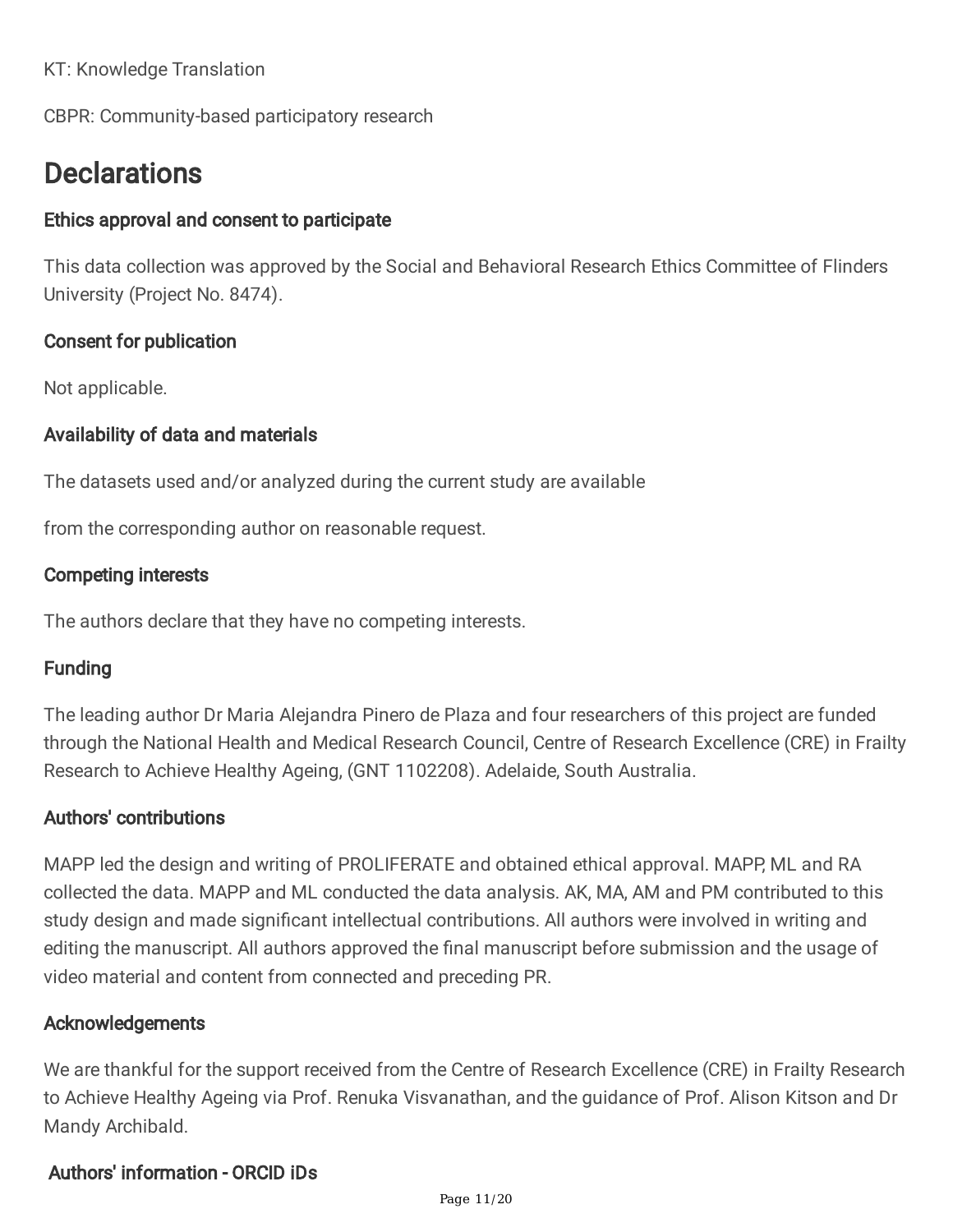Dr Maria Alejandra, Pinero de Plaza, ORCID iD: <https://orcid.org/0000-0001-5421-9604>

Dr Mandy Archibald, ORCID iD: <https://orcid.org/0000-0003-4767-1031>

Dr Michael Lawless, ORCID iD: <https://orcid.org/0000-0002-2536-6442>

Dr Rachel Ambagtsheer, ORCID iD: <https://orcid.org/0000-0002-9391-6709>

Ms. Alexandra Mudd, ORCID iD: https://orcid.org/0000-0002-6455-5211

Prof Alison Kitson ORCID iD <https://orcid.org/0000-0003-3053-8381>

**Declaration of Conflicting Interests:** The author(s) declared no potential conflicts of interest for the research, authorship, and/or publication of this article.

## References

- 1. Kitson A, Brook A, Harvey G, Jordan Z, Marshall R, O'Shea R, Wilson D. Using complexity and network concepts to inform healthcare knowledge translation. International Journal of Health Policy and Management. 2018 Mar;7(3):231.
- 2. Sanders EB, Stappers PJ. Co-creation and the new landscapes of design. Co-design. 2008 Mar 1;4(1):5-18.
- 3. Jull JE, Davidson L, Dungan R, Nguyen T, Woodward KP, Graham ID. A review and synthesis of frameworks for engagement in health research to identify concepts of knowledge user engagement. BMC medical research methodology. 2019 Dec 1;19(1):211.
- 4. Jull J, Graham ID, Kristjansson E, Moher D, Petkovic J, Yoganathan M, Tugwell P, Welch VA. Taking an integrated knowledge translation approach in research to develop the CONSORT-equity 2017 reporting guideline: an observational study. BMJ open. 2019 Jul 1;9(7):e026866.
- 5. Salsberg J. A Social Network Perspective on Ownership and Self-Determination in Participatory Research (Doctoral dissertation, Queen's University).
- 6. Kastner M, Makarski J, Hayden L, Lai Y, Chan J, Treister V, Harris K, Munce S, Holroyd-Leduc J, Graham ID, Straus SE. Improving KT tools and products: development and evaluation of a framework for creating optimized, Knowledge-activated Tools (KaT). Implementation Science Communications. 2020 Dec;1:1-5.
- 7. Slattery P, Saeri AK, Bragge P. Research co-design in health: a rapid overview of reviews. Health research policy and systems. 2020 Dec 1;18(1):17.
- 8. Brush BL, Mentz G, Jensen M, Jacobs B, Saylor KM, Rowe Z, Israel BA, Lachance L. Success in longstanding community-based participatory research (CBPR) partnerships: A scoping literature review. Health Education & Behavior. 2020 Aug;47(4):556-68.
- 9. Macaulay AC, Jagosh J, Seller R, Henderson J, Cargo M, Greenhalgh T, Wong G, Salsberg J, Green LW, Herbert CP, Pluye P. Assessing the benefits of participatory research: a rationale for a realist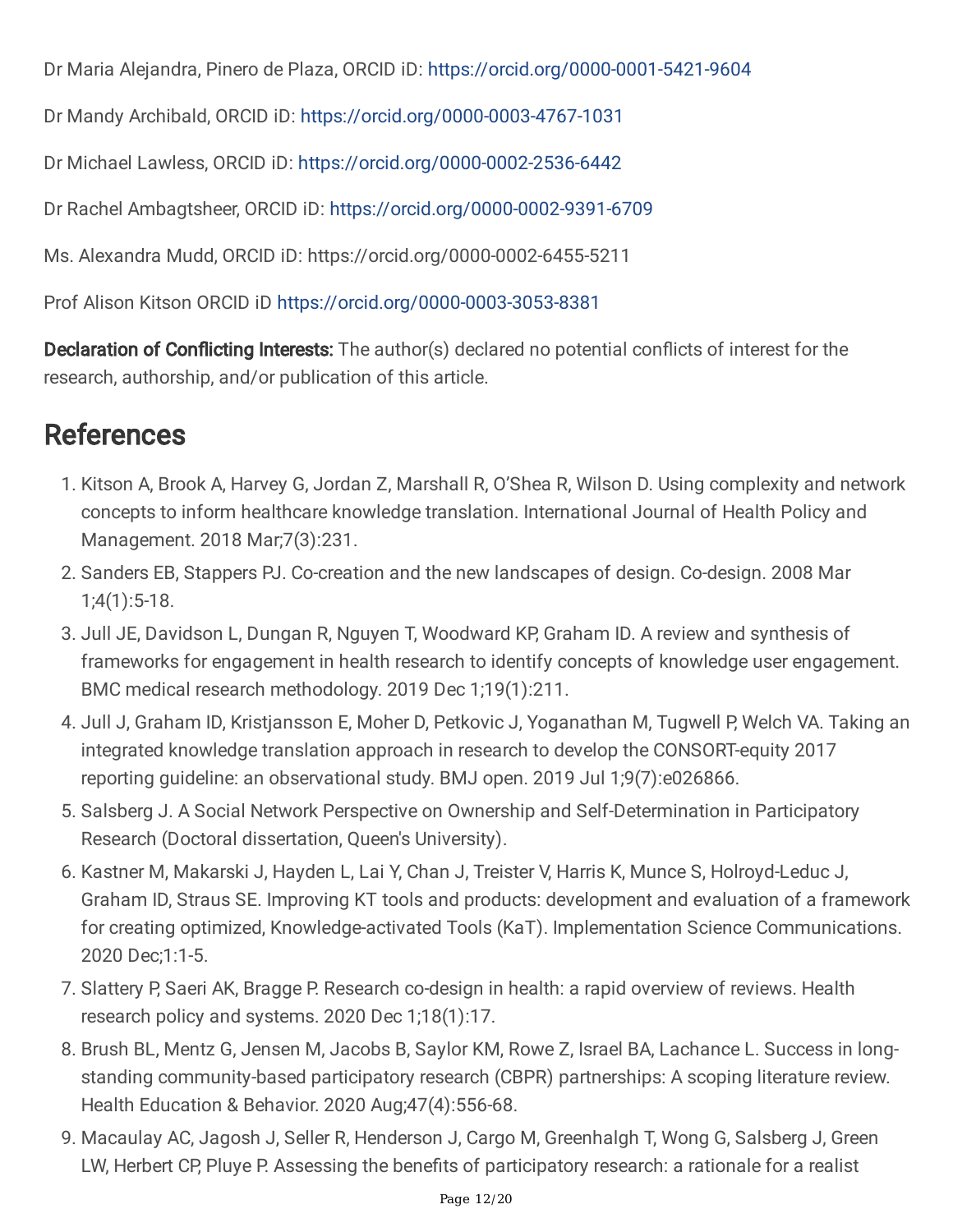review. Global Health Promotion. 2011 Jun;18(2):45-8.

- 10. Macaulay AC. Participatory research: What is the history? Has the purpose changed?. Family Practice. 2017 Vol. 34; (3), 256–258.
- 11. Wiles, Kay D., Luker J., Worley A., Austin J., Ball A., ... & Horvat L. Consumer Engagement in Health Care Policy, Research and Services: Methods and Effects. 2020. Preprint at: https://www.researchsquare.com/article/rs-79397/v1.
- 12. Esmail L, Moore E, Rein A. Evaluating patient and stakeholder engagement in research: moving from theory to practice. Journal of comparative effectiveness research. 2015 Mar;4(2):133-45.
- 13. Centers for Disease Control and Prevention. Introduction to program evaluation for public health programs: A self-study guide. Atlanta: Centers for Disease Control and Prevention. 2005. https://www.cdc.gov/eval/guide/ (Website accessed on the 6th of July 2019).
- 14. Evaluation Support Scotland. Evaluation methods and tools resources- Body Map. 2012-2020. http://www.evaluationsupportscotland.org.uk/media/uploads/resources/pdf\_method\_- \_body\_map.pdf. (Website accessed on the 6th of July 2019).
- 15. Weiner BJ, Lewis CC, Stanick C, Powell BJ, Dorsey CN, Clary AS, Boynton MH, Halko H. Psychometric assessment of three newly developed implementation outcome measures. Implementation Science. 2017 Dec;12(1):1-2.
- 16. Fournier DM. Logic of evaluation—Working logic. Encyclopedia of evaluation. 2005:238-42.
- 17. Barr A, Dailly J. LEAP Step by Step: An Introductory Guide to the LEAP Framework. Community Development Foundation; 2007 2nd ed.
- 18. Reichheld FF. The one number you need to grow. Harvard business review. 2003 Dec 1;81(12):46-55.
- 19. Reichheld F. The ultimate question 2.0 (revised and expanded edition): how net promoter companies thrive in a customer-driven world. Harvard Business Review Press; 2011 Sep 20.
- 20. Rajasekaran, M N., & Dinesh M N. How Net Promoter Score Relates to Organizational Growth. International Journal of Creative Research Thoughts; 2018 6(2), 2320-2882.
- 21. Shannon CE, Weaver W. The mathematical theory of communication–Illinois University Press. Urbana, IL. 1949.
- 22. Eunson B. Communicating in the 21st Century. John Wiley & Sons Australia Ltd; 2005 Dec 1.
- 23. Patton MQ. The sociological roots of utilization-focused evaluation. The American Sociologist. 2015 Dec 1;46(4):457-62.
- 24. Chandler D. The transmission model of communication. University of Western Australia. Retrieved. 1994; 6 :2014. http://www.aber.ac.uk/media/Documents/short/trans.html#D.
- 25. Sandelowski M, Barroso J. Handbook for synthesizing qualitative research. springer publishing company; 2006 Jul 24.
- 26. Allen IE, Seaman CA. Likert scales and data analyses. Quality progress. 2007 Jul 1;40(7):64-5.
- 27. Archibald, M., Ambagtsheer, R., Lawless, M., Thompson, M., Schultz, T., Chehade, M., Whiteway, L., Sheppard, A., Corena, M., Pinero-de Plaza, M.,., Kitson, A. Co-designing evidence-based videos in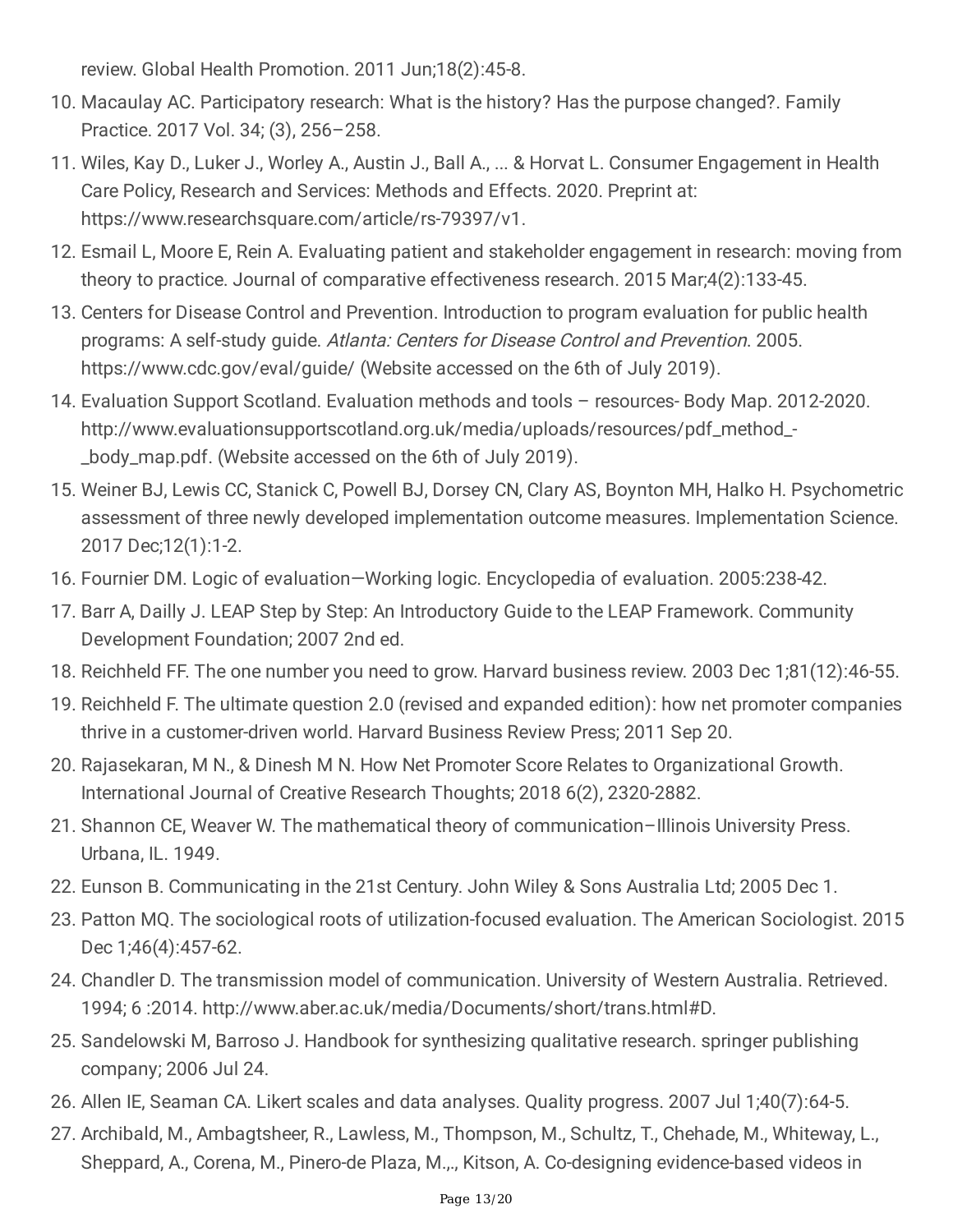health care: A case exemplar of developing creative knowledge translation "evidence-experience" resources . In review.

- 28. Archibald, M., Lawless, M., Ambagtsheer, R., & Kitson, A. Understanding consumer perspectives of frailty screening to inform knowledge translation and health service improvements. Age and Ageing 1-6. doi: 10.1093/ageing/afaa187
- 29. Archibald, M., Lawless, M., Ambagtsheer, R., & Kitson, A. (2020) Older Adults Understandings and Perspectives on Frailty in Community and Residential Aged Care: An Interpretive Description. BMJ Open, 18, 10(3): e035339.http://dx.doi.org/10.1136/bmjopen-2019-035339.
- 30. Archibald M, Ambagtsheer R, Beilby J, Chehade M, Gill TK, Visvanathan, R, Kitson A. (2017). Perspectives of Frailty and Frailty Screening: Protocol for a Collaborative Knowledge Translation Approach and Qualitative Study of Stakeholder Understandings and Experiences. BMC Geriatrics, 17(1), 87. doi:10.1186/s12877-017-0483-7.
- 31. Archibald MM, Lawless M, Harvey G, Kitson AL. Transdisciplinary research for impact: protocol for a realist evaluation of the relationship between transdisciplinary research collaboration and knowledge translation. BMJ open. 2018 Apr 1;8(4).
- 32. Wright NA. Perform better, or else: Academic probation, public praise, and students decision-making. Labour Economics. 2020 Jan 1;62:101773.
- 33. Kahu ER, Nelson K. Student engagement in the educational interface: understanding the mechanisms of student success. Higher Education Research & Development. 2018 Jan 2;37(1):58- 71.
- 34. Diesner J. ConText: Software for the integrated analysis of text data and network data. Social and semantic networks in communication research. 2014 May 24.
- 35. Calabrese C, Anderton BN, Barnett GA. Online representations of "genome editing" uncover opportunities for encouraging engagement: a semantic network analysis. Science Communication. 2019 Apr;41(2):222-42.
- 36. Pinero De Plaza MA. The semiconscious choice of food as a potential obesogenity marker. Deakin University. 2016. May 1. http://hdl.handle.net/10536/DRO/DU:30090810.
- 37. Pinero de Plaza, MA., Taghian, M., Marmolejo-Ramos, F., Barrera-Causil, C.J., Hall., J. Investigating salience strategies to counteract obesity. Journal of Health Promotion International. 2020, 1-15. DOI: 10.1093/heapro/daaa123.

### **Tables**

Table 1. The theoretical basis of PROLIFERATE drawing from SMR model.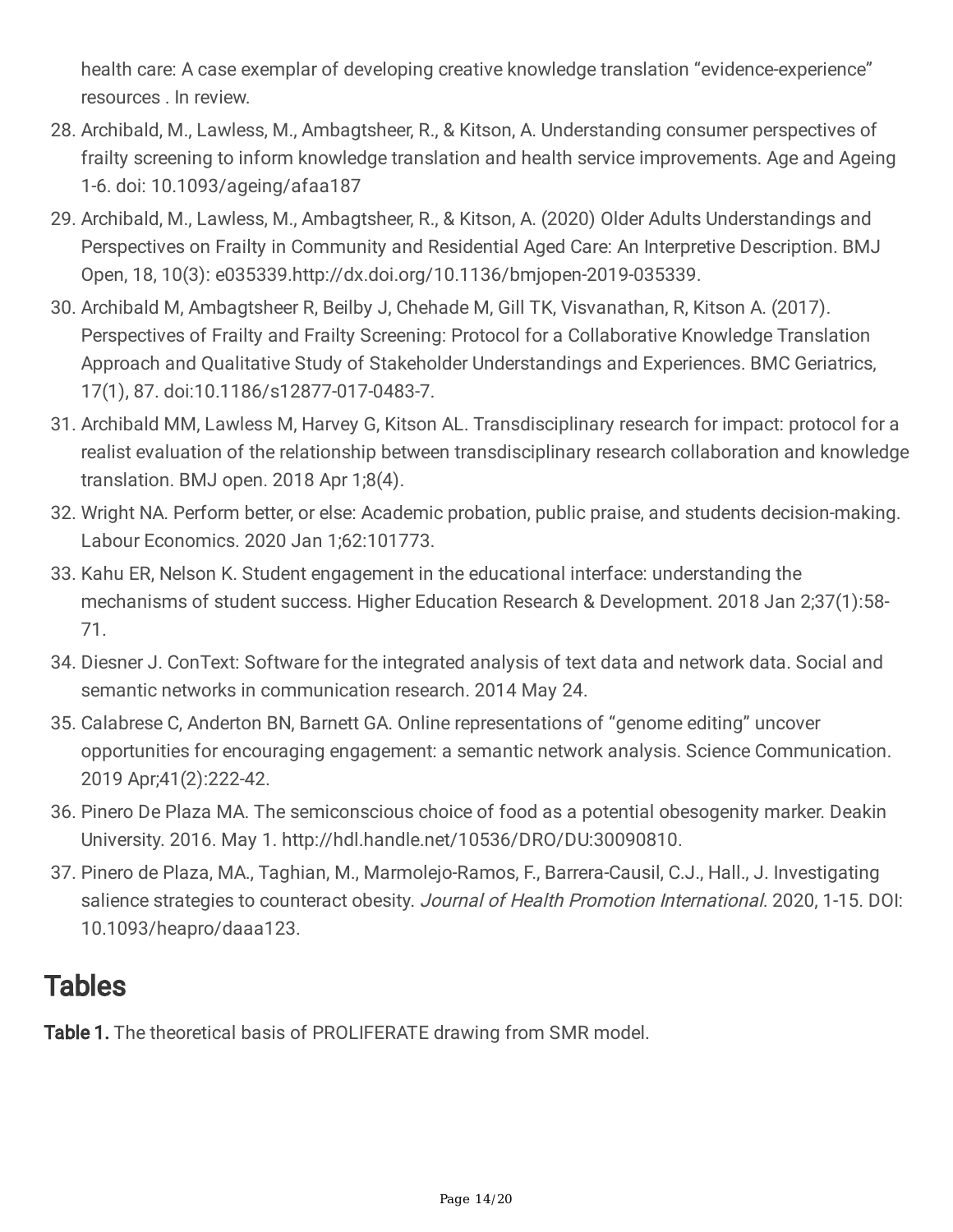| <b>Construct</b>   | <b>SMR</b>                                                                                                                                                                                                                                                                               | <b>PROLIFERATE</b>                                                                                                                                                                                                 |
|--------------------|------------------------------------------------------------------------------------------------------------------------------------------------------------------------------------------------------------------------------------------------------------------------------------------|--------------------------------------------------------------------------------------------------------------------------------------------------------------------------------------------------------------------|
| Source             | An information source,<br>which produces a<br>message<br>(data/knowledge)                                                                                                                                                                                                                | The message represents the data/knowledge to promote the<br>uptake of the PR product                                                                                                                               |
| Transmitter        | A transmitter, which<br>encodes the message<br>into signals                                                                                                                                                                                                                              | The transmitters are the researchers and partners who create<br>or co-design the message utility, the PR product                                                                                                   |
| Channel            | A channel, to which<br>signals are adapted<br>for transmission                                                                                                                                                                                                                           | The channel integrates the platform or method used to<br>launch/transmit or disseminate the product, e.g. display,<br>legislation, event, app, etc.                                                                |
| Receiver           | A receiver, which<br>'decodes' reconstructs<br>the message from the<br>signal                                                                                                                                                                                                            | The knowledge users are those who decode and reconstruct<br>the intrinsic and extrinsic attributes of the PR product                                                                                               |
| <b>Destination</b> | A destination where<br>the message arrives                                                                                                                                                                                                                                               | The destination is identified or captured using the 'formative'<br>and 'summative' evaluation of the knowledge users'<br>perspectives (their decoding process).                                                    |
| <b>Noise</b>       | The noise, this<br>involves these<br>barriers:<br>Technical: how<br>1.<br>accurately can the<br>message be<br>transmitted?<br>2.<br>Semantic: how<br>precisely is the<br>meaning 'conveyed'?<br>Effectiveness:<br>3.<br>How effectively does<br>the received meaning<br>affect behavior? | The noise component is defined as anything that interferes<br>or modifies PR product utility and uptake. It refers to barriers<br>or aspects requiring improvement to enhance product<br>effectiveness and impact. |

Table 2. PROLIFERATE formulas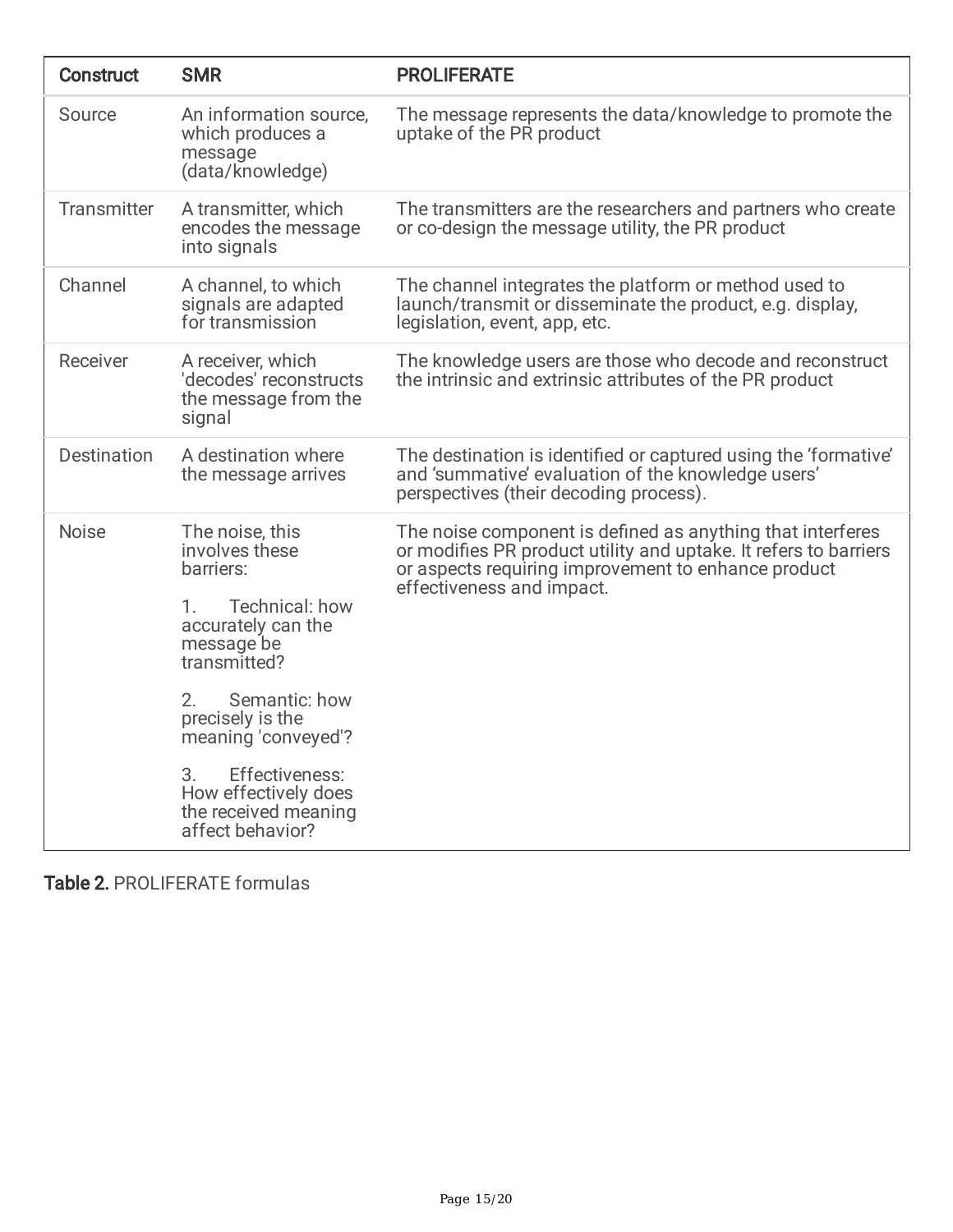| <b>FORMULA</b>                                           | <b>EXPLANATION</b>                                                                                                                                                                                                                                 | <b>EXAMPLE</b>                                                                                                                                                                           |  |  |
|----------------------------------------------------------|----------------------------------------------------------------------------------------------------------------------------------------------------------------------------------------------------------------------------------------------------|------------------------------------------------------------------------------------------------------------------------------------------------------------------------------------------|--|--|
| Composite<br>Expression<br>(CE)                          | CE calculates the effectiveness with<br>the subtraction of negative scores<br>from positive scores and ignoring<br>neutral scores) [18].                                                                                                           | If five responses in Q1 were "positive" [+10<br>points] and two responses were "negative"<br>$[-2$ points]), then the CE for $(Q1)$ is:<br>$CEQ1 = 10 - 2 = 8$                           |  |  |
| $CE = Q_x(\Sigma)$<br>positives - $\Sigma$<br>negatives) |                                                                                                                                                                                                                                                    |                                                                                                                                                                                          |  |  |
| Noise (ΣQ3)                                              | $\Sigma$ Q3 requires adding all negatives<br>from $Q1 + Q2 + Q4$                                                                                                                                                                                   | If $Q1 = 2$ , and $Q2 = 0$ , and $Q4 = 1$ , then:                                                                                                                                        |  |  |
| ΣQ3= Q1+Q2<br>$+Q4$                                      |                                                                                                                                                                                                                                                    | $\Sigma$ Q3=3                                                                                                                                                                            |  |  |
| Benchmark-<br><b>PRO</b>                                 | This formula passes or fails the<br>whole product and its parts in a<br>replicable manner.                                                                                                                                                         | Using previous examples, Benchmark-PRO<br>for Q1 equals <i>CEQ1</i> (8) minus $\Sigma$ <i>Q3</i> (3),<br>therefore:                                                                      |  |  |
| <b>Benchmark-</b><br><b>PRO=</b><br>$CEQX - ZQ3$         | Obtaining a positive Benchmark-<br>PRO, with numbers above zero $(50)$<br>is considered a 'pass' result, as per<br>principles of NPS [20].                                                                                                         | Q1.Benchmark-PRO= $(8 - 3) = 5$                                                                                                                                                          |  |  |
| Total<br>product<br>impact<br>ΣBenchmark-<br>$PRO(s) =$  | All Benchmark-PRO(s) are added,<br>synthesizing qualitative findings into<br>a table with structural SMR insights<br>(see Table 6). This rating is<br>truncated (4 points [26]) because Q3<br>findings are considered in previous<br>calculations. | Q3 and Q5 results inform strategies for<br>addressing poor or average results and for<br>creating<br>optimization/dissemination/implementation<br>strategies when results are $\geq 3$ . |  |  |
| 1 = Poor<br>impact                                       |                                                                                                                                                                                                                                                    |                                                                                                                                                                                          |  |  |
| 2 = Average<br>impact                                    |                                                                                                                                                                                                                                                    |                                                                                                                                                                                          |  |  |
| $3 = Good$<br>impact                                     |                                                                                                                                                                                                                                                    |                                                                                                                                                                                          |  |  |
| 4 = Excellent<br>impact                                  |                                                                                                                                                                                                                                                    |                                                                                                                                                                                          |  |  |

Table 3. Outcome indicators responding to five LEAP questions.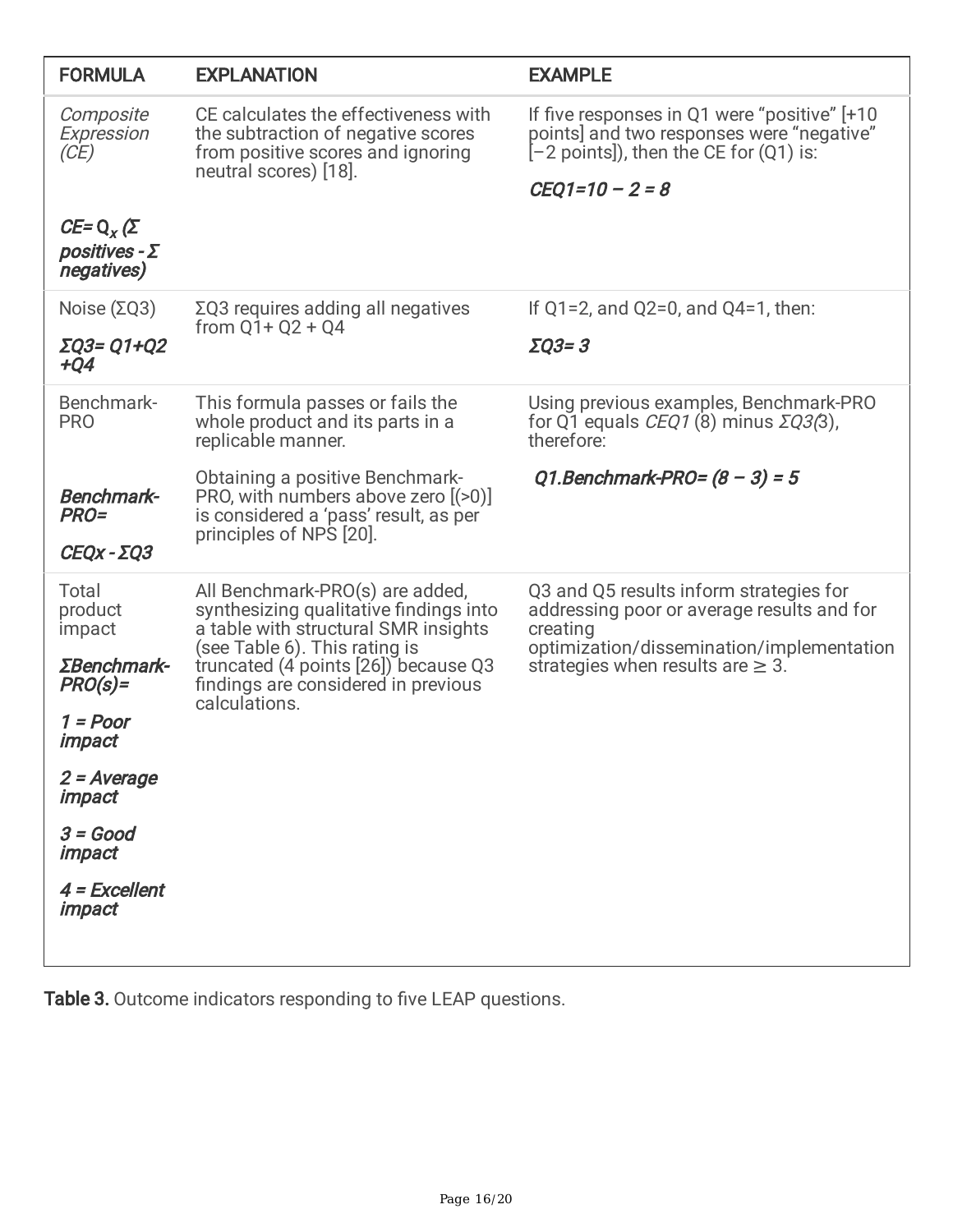| <b>LEAP</b><br>questions<br>$[17]$                    | Frailty research as a case exemplar (animated video)                                                                                                                                                                                                                                                                                                                            |
|-------------------------------------------------------|---------------------------------------------------------------------------------------------------------------------------------------------------------------------------------------------------------------------------------------------------------------------------------------------------------------------------------------------------------------------------------|
| 1. What is<br>the need?                               | Increasing awareness and promoting better management of frailty could reduce frailty<br>burden and associated negative health outcomes. Those actions can change the<br>perception of Frailty as something stigmatizing, and unavoidable which occurs near<br>the end of life, with frailty screening being regarded with some degree of skepticism<br>$[27, 28, 29, 30, 31]$ . |
| What<br>difference<br>do we want<br>to make?          | Generate awareness about frailty to reduce misconceptions and inform about<br>preventive strategies.                                                                                                                                                                                                                                                                            |
| How will<br>we go<br>about<br>making a<br>difference? | Evaluating the video using PROLIFERATE to identify its effectiveness and impact                                                                                                                                                                                                                                                                                                 |
| How will<br>we know<br>we made a<br>difference?       | Following the framework steps and benchmarks to assess the video, its components<br>and improvement avenues.                                                                                                                                                                                                                                                                    |
| How are we<br>making<br>sure it is<br>happening?      | (i) Involving knowledge users who were not involved in the original product co-creation<br>process; (ii) avoiding confirmation bias or halo effect, by separating the leading author<br>of the frailty co-creation work (MA) from the data analysis of this evaluation; (iii) using<br>the evaluation results to inform promotional awareness strategies.                       |

### Table 4. Sampling

| Cohorts                                                              | Description                                                                                        | (N) | (n) |
|----------------------------------------------------------------------|----------------------------------------------------------------------------------------------------|-----|-----|
| <b>Cohort 1. Community</b><br>members, Age $\geq$ 65 years           | People living in metropolitan South Australia attending<br>CRE Research Showcase (September 2019). | 200 | -31 |
| Cohort 2.<br>Nursing students<br>(Diploma), ages (18 - 35)<br>years. | First-year students (mostly Nepalese or Indian-born) at<br>Torrens University (October 2019).      |     |     |

Table 5. Benchmarking cohort 1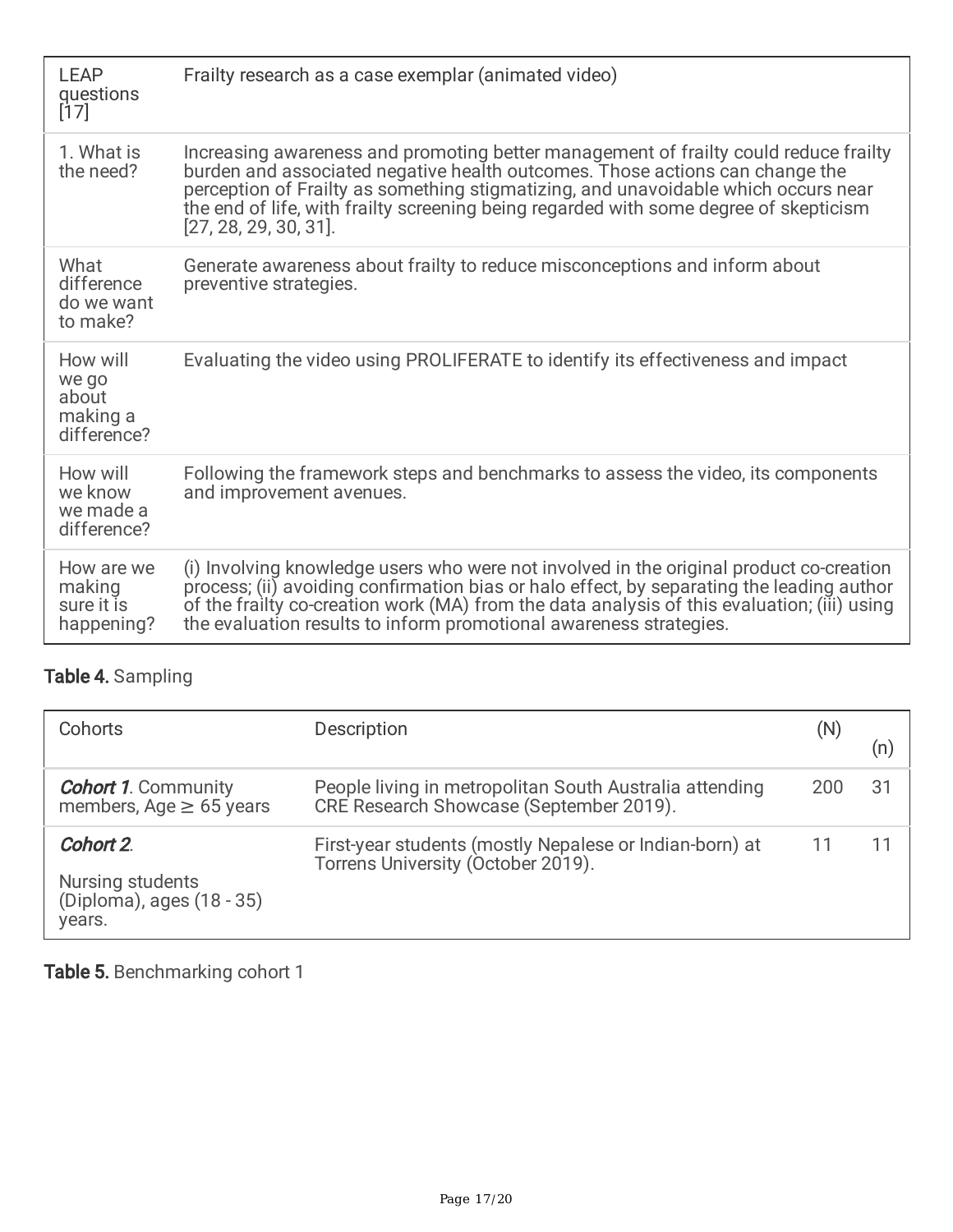| $\sf ID$                         | Age    | Gender                                                                                                     | $\#1$            | $#2$              | $\#3$            | #4               |
|----------------------------------|--------|------------------------------------------------------------------------------------------------------------|------------------|-------------------|------------------|------------------|
| $\mathbf{1}$                     | 72     | ${\sf M}$                                                                                                  | $\overline{2}$   | $\overline{2}$    | $\boldsymbol{0}$ | $\overline{2}$   |
| $\overline{2}$                   | ÷,     | $\mathsf F$                                                                                                | $\overline{2}$   | $\overline{2}$    | $\mathbf{1}$     | $\overline{2}$   |
| $\mathfrak{S}$                   | 66     | ${\sf M}$                                                                                                  | $\overline{2}$   | $\overline{2}$    | $\mathbf{1}$     | $\overline{2}$   |
| $\overline{4}$                   | 86     | ${\sf M}$                                                                                                  | $\overline{2}$   | $\boldsymbol{0}$  | $\boldsymbol{0}$ | $\boldsymbol{0}$ |
| $\overline{5}$                   | 73     | F                                                                                                          | $\overline{2}$   | $\boldsymbol{0}$  | $\boldsymbol{0}$ | $\overline{2}$   |
| $\boldsymbol{6}$                 | 69     | F                                                                                                          | $\overline{2}$   | $\overline{2}$    | $\boldsymbol{0}$ | $\overline{2}$   |
| $\overline{7}$                   | 85     | F                                                                                                          | $\boldsymbol{0}$ | $\boldsymbol{0}$  | $\boldsymbol{0}$ | $\overline{2}$   |
| $\begin{array}{c} 8 \end{array}$ | 56     | $\mathsf F$                                                                                                | $\overline{2}$   | $\overline{2}$    | $\mathbf{1}$     | $\overline{2}$   |
| $11$                             | 75     | ${\sf M}$                                                                                                  | $\boldsymbol{0}$ | $\overline{2}$    | $\mathbf{1}$     | $\overline{2}$   |
| 12                               | 81     | $\mathsf F$                                                                                                | $\boldsymbol{0}$ | $\overline{2}$    | $\boldsymbol{0}$ | $\overline{2}$   |
| 13                               | 73     | $\mathsf F$                                                                                                | $\boldsymbol{0}$ | $\overline{2}$    | $\mathbf{1}$     | $\boldsymbol{0}$ |
| 14                               | 77     | $\mathsf F$                                                                                                | $\overline{2}$   | $\overline{2}$    | $\boldsymbol{0}$ | $\overline{2}$   |
| $15\,$                           | 71     | F                                                                                                          | $\overline{2}$   | $\overline{2}$    | $\boldsymbol{0}$ | $\overline{2}$   |
| $16$                             | $76\,$ | $\mathsf F$                                                                                                | $\boldsymbol{0}$ | $\boldsymbol{0}$  | $\mathbf{1}$     | $\boldsymbol{0}$ |
| 17                               |        | $\boldsymbol{0}$                                                                                           | $\overline{2}$   | $\overline{2}$    | $\mathbf{1}$     | $\boldsymbol{0}$ |
| $18\,$                           | 68     | F                                                                                                          | $\boldsymbol{0}$ | $\overline{2}$    | $\mathbf{1}$     | $\overline{2}$   |
| 19                               | 67     | F.                                                                                                         | 2 <sup>1</sup>   | $0 \qquad \qquad$ | $1 -$            | $\overline{2}$   |
| $20\,$                           | 78     | $\mathsf F$                                                                                                | $\overline{2}$   | $\boldsymbol{0}$  | $\boldsymbol{0}$ | $\overline{2}$   |
| 21                               | 81     | $\mathsf{M}% _{T}=\mathsf{M}_{T}\!\left( a,b\right) ,\ \mathsf{M}_{T}=\mathsf{M}_{T}\!\left( a,b\right) ,$ | $\boldsymbol{0}$ | $\overline{2}$    | $\boldsymbol{0}$ | $\overline{2}$   |
| 22                               |        | $\boldsymbol{0}$                                                                                           | $\overline{2}$   | $\overline{2}$    | $\mathbf{1}$     | $\overline{2}$   |
| 23                               | 81     | F                                                                                                          | $\overline{2}$   | $\overline{2}$    | $\mathbf{1}$     | $\overline{2}$   |
| 24                               | 79     | ${\sf M}$                                                                                                  | $\overline{2}$   | $\overline{2}$    | $\mathbf{1}$     | $\boldsymbol{0}$ |
| $25\,$                           | 78     | F                                                                                                          | $\overline{2}$   | $\boldsymbol{0}$  | $\boldsymbol{0}$ | $\boldsymbol{0}$ |
| 26                               | 81     | ${\sf M}$                                                                                                  | $\overline{2}$   | $\overline{2}$    | $\mathbf{1}$     | $\boldsymbol{0}$ |
| 27                               | 77     | M                                                                                                          | $\overline{2}$   | $\overline{2}$    | $\mathbf{1}$     | $\boldsymbol{0}$ |
| $28\,$                           | 76     | F                                                                                                          | $\mathbf{1}$     | $\overline{2}$    | $\boldsymbol{0}$ | $\overline{2}$   |
| 29                               | 77     | F                                                                                                          | $\overline{2}$   | $\overline{2}$    | $\boldsymbol{0}$ | $\overline{2}$   |
|                                  |        | Page 18/20                                                                                                 |                  |                   |                  |                  |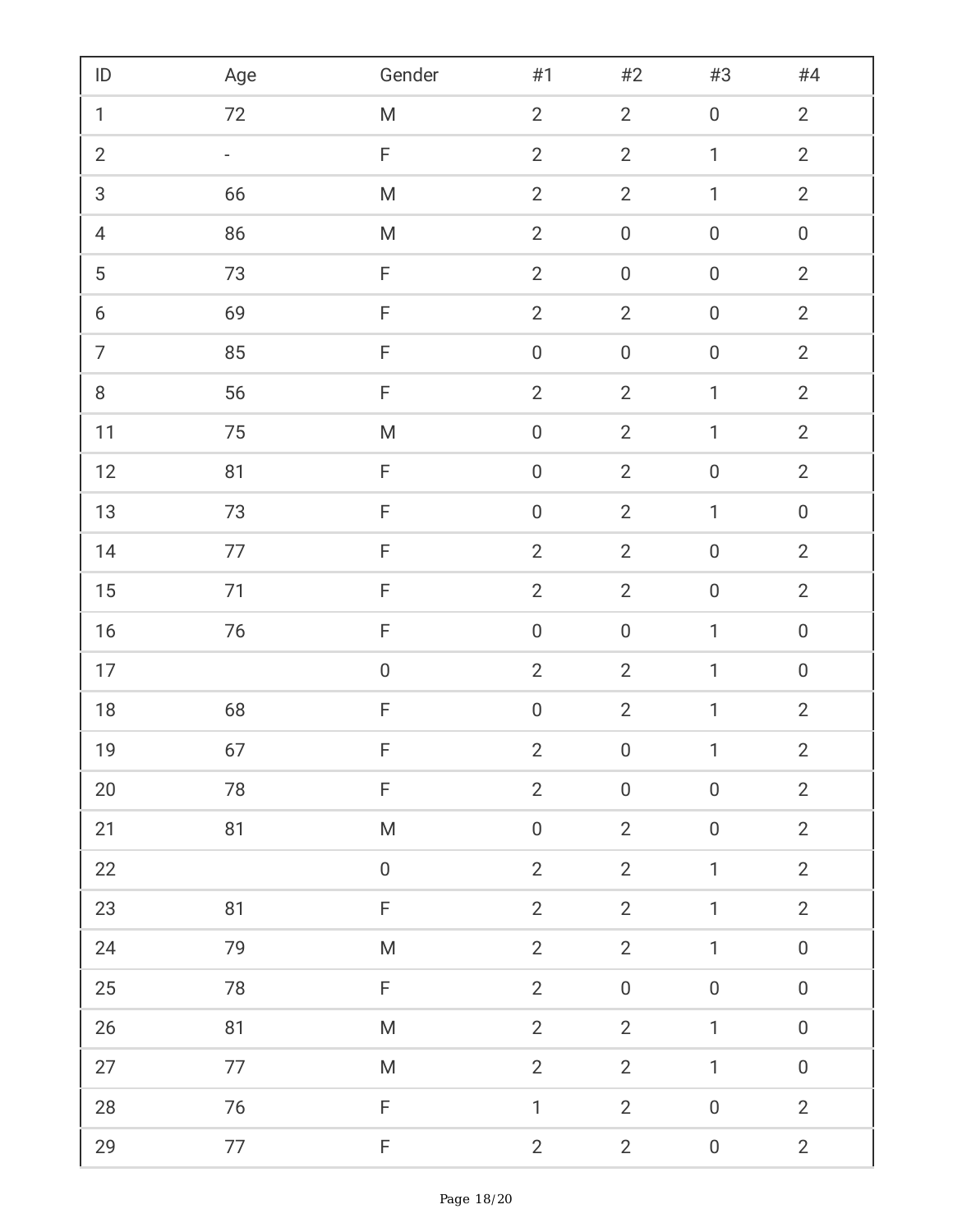| 30                     | 66 | F | $\mathcal{P}$ | 2  |   | 2  |    |
|------------------------|----|---|---------------|----|---|----|----|
| 31                     | 69 | M | 2             | 2  | 0 |    |    |
| <b>Total Positives</b> |    |   | 21            | 22 |   | 20 |    |
| <b>Total Negatives</b> |    |   |               |    |   |    |    |
| <b>Total Noise</b>     |    |   |               |    |   |    | 15 |
| Benchmark-PRO          |    |   | 5             |    |   | 5  |    |

Gender: F= Female, M = Male. For (# 1) Comprehension, (# 2), Noise (#3), Emotional resonance (# 4) Motivation to behavioral change components.

Table 6. Benchmarking cohort 2

| ID                     | Age                    | Gender | #1             | #2             | #3               | #4               |
|------------------------|------------------------|--------|----------------|----------------|------------------|------------------|
| 1                      | 22                     | M      | $\overline{2}$ | $\overline{2}$ | $\mathbf{1}$     | $\overline{2}$   |
| $\overline{2}$         | 30                     | M      | $\overline{2}$ | $\overline{2}$ | $\overline{0}$   | $\overline{2}$   |
| 3                      | 20                     | F      | $\overline{2}$ | $\overline{2}$ | 0                | $\overline{2}$   |
| 4                      | 25                     | F      | $\overline{2}$ | $\overline{2}$ | 0                | $\mathbf{2}$     |
| 5                      | 35                     | F      | $\overline{2}$ | $\overline{2}$ | $\overline{0}$   | $\mathbf{2}$     |
| 6                      | 30                     | F      | $\overline{2}$ | $\overline{2}$ | $\overline{0}$   | $\overline{2}$   |
| 7                      | 24                     | F      | $\overline{2}$ | $\overline{2}$ | $\overline{0}$   | $\overline{2}$   |
| 8                      | 26                     | F      | $\overline{2}$ | $\overline{2}$ | $\boldsymbol{0}$ | $\mathbf{2}$     |
| 9                      | 30                     | F      | $\overline{2}$ | $\overline{2}$ | 1                | $\boldsymbol{0}$ |
| 10                     | 32                     | M      | $\overline{2}$ | $\overline{2}$ | $\overline{0}$   | $\overline{2}$   |
| 11                     | 33                     | M      | $\overline{2}$ | $\overline{2}$ | 1                | $\overline{2}$   |
|                        | <b>Total Positives</b> |        |                | 22             |                  | 20               |
| <b>Total Negatives</b> |                        |        |                |                |                  |                  |
| <b>Total Noise</b>     |                        |        |                |                | 3                |                  |
| Benchmark-PRO<br>19    |                        |        |                | 19             |                  | 17               |
|                        |                        |        |                |                |                  |                  |

Gender: F= Female, M = Male. For (# 1) Comprehension, (# 2), Noise (#3), Emotional resonance (# 4) Motivation to behavioral change components.